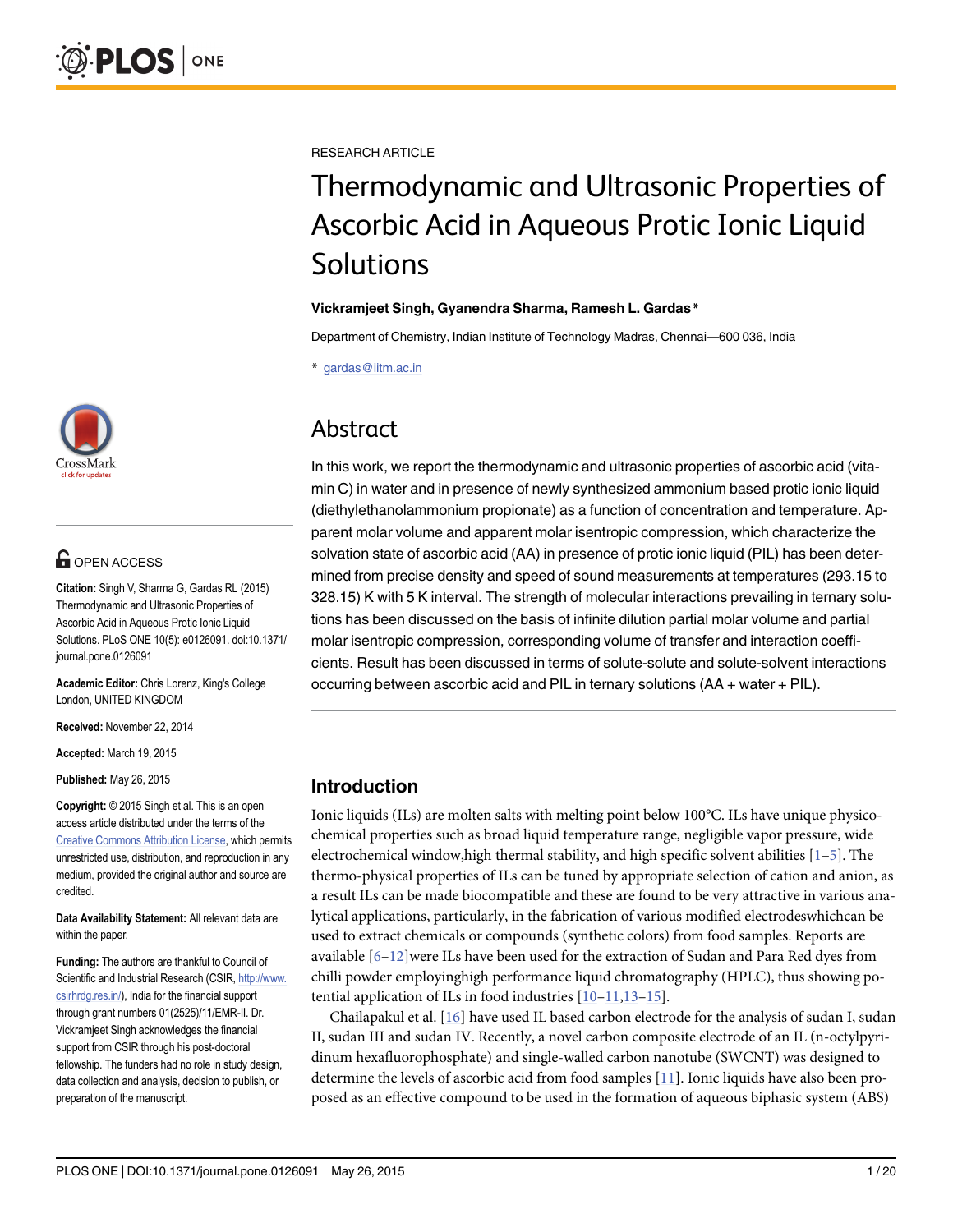<span id="page-1-0"></span>

Competing Interests: The authors have declared that no competing interests exist.

[\[17](#page-17-0)–[18\]](#page-17-0). ABS are considered as an alternative to liquid-liquid extraction techniques, as ABS are being used as powerful technique in bioseparation processes, purification, extraction and enrichment [\[18](#page-17-0)–[19](#page-17-0)]. ABS with ILs in combination with salts, amino acids, polyhydroxy compounds (saccharides), and polymers has been reported  $[18-24]$  $[18-24]$  $[18-24]$  $[18-24]$ . More recently, it has been reported [[25](#page-17-0)] that the ABS employing ILs with various solutes (saccharides, amino acids, vitamins, etc) requires reliable and systematic thermodynamic data. The acquaintance of thermodynamics of ILs in aqueous solutions with various biomolecules (saccharides, amino acid, etc) is of crucial importance to improve the process design and to understand the molecular interactions between ILs and biomolecules, thus serving with the design of ABS systems.

Furthermore, the increased utilization of ILs for various applications (chemical or separations processes) requires accurate determination of thermodynamic data [\[25](#page-17-0)]. The nature and strength of interactions between AA and various co-solutes (electrolytes, non electrolytes, surfactants etc.) have been studied [[26](#page-17-0)–[31](#page-17-0)] by evaluating the thermodynamic properties of ternary systems (AA + water + co-solutes). These thermodynamic properties are useful in characterizing the solvation behaviour of vitamins and to further understand solute-solute and solute-solvent interactions [\[32](#page-18-0)–[33](#page-18-0)]. Ascorbic acid (vitamin C) one of the most important vitamin for human health and nutrition, is found in fruits and vegetables [\[34](#page-18-0)–[39](#page-18-0)]. It is a sugar acid, having antioxidant properties and can prevent or treat common cold and scurvy. It also acts as a cofactor and thus maintain activity of various enzymes  $[26-27,32,40-41]$  $[26-27,32,40-41]$  $[26-27,32,40-41]$  $[26-27,32,40-41]$  $[26-27,32,40-41]$  $[26-27,32,40-41]$  $[26-27,32,40-41]$ . The degradation of AA is very important and is considered to be the major cause of color and quality change during storage or processing of food materials [\[40,](#page-18-0) [42\]](#page-18-0).

However, to the best of our knowledge there is no report on thermodynamic and ultrasonic properties of AA in aqueous solutions of ammonium based protic ionic liquid (PIL) as a function of concentration and temperature. So, in order to understand the molecular interactions occurring between AA and PIL, we report herein the volumetric propertiesof AA in aqueous solutions of newly synthesized protic ionic liquid i.e. diethylethanolammonium propionate ([DEEA][Pro]) at different temperatures (293.15 to 328.15) K. Various parameters such as partial molar volumes and isentropic compression, transfer volumes, interaction coefficients, and thermal expansion coefficients have been evaluated and discussed in terms of solute-solute and solute-cosolute interactions.

#### Materials and Methods

#### 2.1 Materials

Ascorbic acid (mass fraction purity; 0.99) was purchased from Sisco Research Laboratory Pvt. Ltd. India, N,N-diethylethanol amine (0.99), propanoic acid (0.99)and methanol (0.99) were purchased from Sigma Aldrich. AA was used after drying in a vacuum desiccator (over anhydrous  $CaCl<sub>2</sub>$ ) for 48 h at room temperature and all the other chemicals were used without further purification.

### 2.2. Synthesis and characterization of ([DEEA][Pro])

PIL, ([DEEA][Pro]) was synthesized by exothermic neutralization of bronsted acid (propanoic acid) by base (N,N- diethylethanol amine). To10 ml of methanol, N,N- diethylethanol amine (0.1mol) was added in round bottom flask and this mixture was kept in ice bath for few minutes. Further, propanoic acid (0.11mol) was added slowly and drop wise (by using dropping funnel) to the above reaction mixture. Addition of acid was completed in 2 hrs at a temperature below 5°C and then reaction mixture was stirred continuously for 24 hrs at room temperature. The excess amount of starting material and solvent were removed by putting the reaction mixture into rotavapor for 4 hrs. The resultant product (PIL) was dried at room temperature under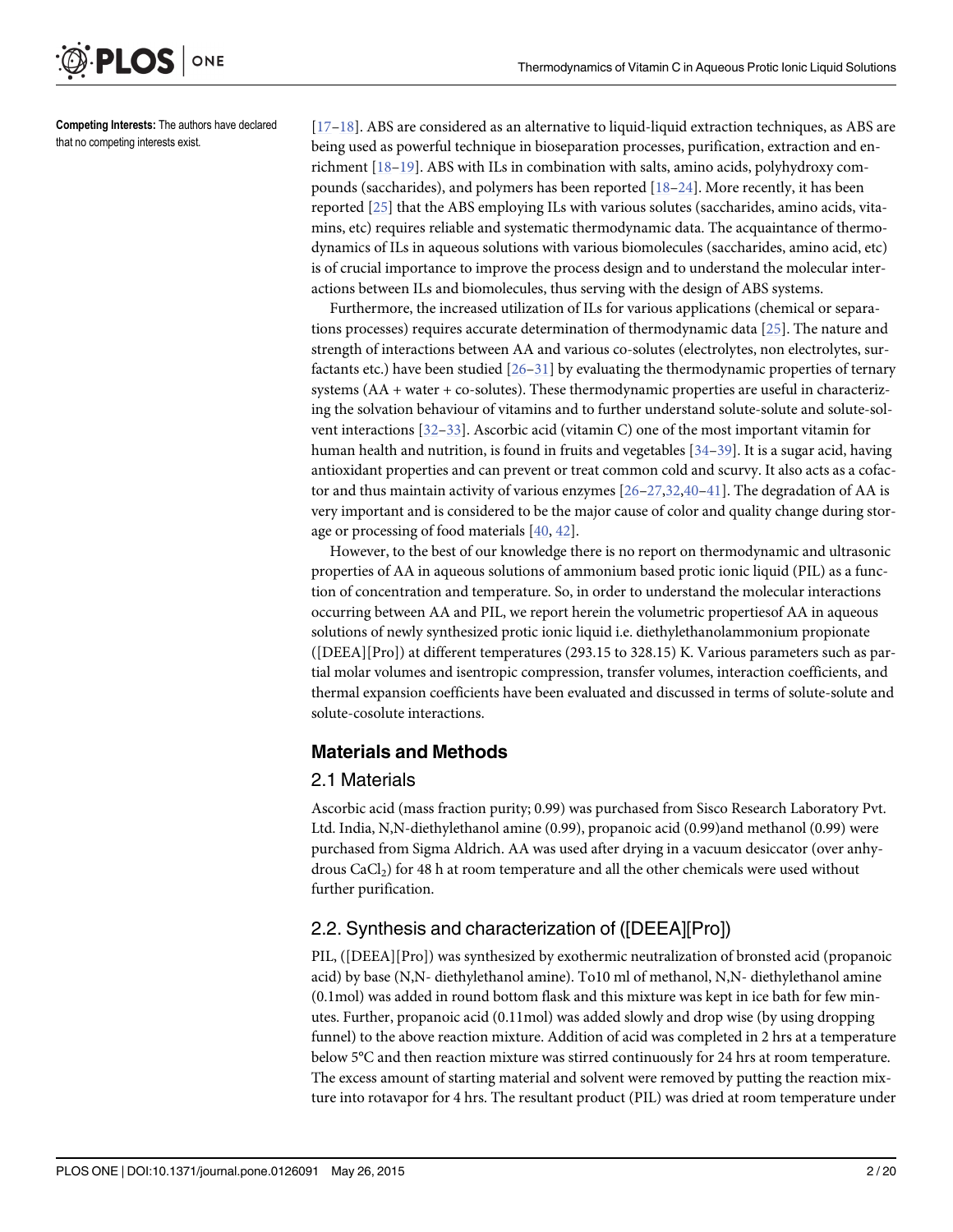<span id="page-2-0"></span>high vacuum for 36 hrs, in order to remove moisture and excess of amineand further IL was kept in  $N_2$  atmosphere.

Synthesized PIL was characterized by  $^1\mathrm{H}$  NMR,  $^{13}\mathrm{C}$  NMR (Bruker Avance 400 MHz) and FTIR (JASKO FT/IR-4100) spectroscopictechniques. NMR was recorded in CDCl<sub>3</sub>.  $^{\rm l}{\rm H}$  NMR of [DEEA][Pro],  $\delta = 4.725$ ppm (broad, 2H, OH and NH<sup>+</sup>),  $\delta = 3.863$ ppm (t, 2H),  $\delta =$ 3.049ppm (q, 3H),  $\delta = 2.972$ ppm (t, 2H),  $\delta = 2.287$ ppm (q, 2H),  $\delta = 1.250$ ppm (t, 6H) and  $\delta =$ 1.119ppm (t, 3H). IR was recorded using KBr disk, the JASKO FT/IR-4100 spectrometer has a maximum resolution of 0.9 cm<sup>-1</sup> and signal to noise ratio of 22000:1. The IR broad band appeared in range of 3400–2800 cm<sup>-1</sup> correspondsto the characteristic ammonium peak,  $v(N-H)$ and ν(O-H) stretching vibration. The broad band centered around 1600 cm−<sup>1</sup> corresponds to the characteristic carbonyl,  $v(C = O)$  stretching and  $\delta(N-H)$  plane bending, vibrations. The Karl Fischer titrator from Analab (Micro Aqua Cal 100) was used to measure the water content. This instrument operates on conductometric titration principle using dual platinum electrodes that permits detection of water content from less than 10 ppm to 100%. The water content in the synthesized [DEEA][Pro] was  $\approx$  7000 ppm. The amount of water present in PIL has been taken into account for the molality correction of stock solutions (water + PIL).

### 2.3 Density and speed of sound

The vibrating-tube digital density meter and sound velocity analyzer (Anton Paar, DSA 5000M) was used to measure simultaneously the densities,  $\rho$  and speeds of sound,  $u$  of AA in water and in  $m_B$  (molality of PIL) = (0.10, 0.15, 0.20, and 0.25) mol·kg<sup>-1</sup> aqueous solutions of [DEEA][Pro] at temperatures,  $T = (293.15, 298.15, 303.15, 308.15, 313.15, 318.15, 323.15, 313.15)$ 328.15) K and at atmospheric pressure. The instrument is equipped with a density cell and a sound velocity cell, which are temperature controlled by a built-in Peltier thermostat (PT-100) with an accuracy of  $\pm 0.01$  K. It can measure the density in the range of (0 to 3000) kg·m<sup>-3</sup> and speed of sound from (1000 to 2000)  $\text{m}\cdot\text{s}^{-1}$ . At regular intervals, instrument was calibrated at atmospheric pressure with dry air and deionized, double distilled, and freshly degassed water according to the procedure mentioned in the instrument manual. The uncertainties in the measurement of density and speed of sound were  $\pm$  7×10<sup>-3</sup> kg·m<sup>-3</sup> and  $\pm$ 0.5 m·s<sup>-1</sup>, respectively. The solutions were made fresh in Millipore quality freshly degassed water on mass basis in air tight glass vials by using Sartorius balance (Model CPA225D) having a precision of  $\pm 0.01$  mg. The uncertainty in molality was  $\pm 1.03 \cdot 10^{-5}$  mol $\text{kg}^{-1}$ .

### Results and Discussion

#### 3.1 Apparent molar volume and apparent molar isentropic compression

The understanding of molecular interaction between a solute and solvent (water) andthe packing efficiency of solute within the structure of water has been studied in aqueous  $[43-44]$  $[43-44]$  $[43-44]$  $[43-44]$  and mixed aqueous solutions  $[3,45-47]$  $[3,45-47]$  $[3,45-47]$  $[3,45-47]$ . The packing efficiency of a solute which is governed by solute-solvent interactions can be measured by employing apparent molar volume. Apparent molar volume is smaller for heavily hydrated molecules as compared to those which are weakly hydrated, and this may be due to greater interaction of solute molecules with water [\[48\]](#page-18-0). The solvation behaviour of a solute has been studied by two most important parameters i.e.apparent molar volume,  $V_{2,\phi}$  and apparent molar isentropic compression,  $K_{s,2,\phi}$ . In this study, the apparent molar volume,  $V_{2, \phi}$  and apparent molar isentropic compression,  $K_{s,2, \phi}$  of AAin water and in  $m_B = (0.10, 0.15, 0.20,$  and 0.25) mol·kg<sup>-1</sup> aqueous solutions of [DEEA][Pro] at different temperatures [\(Table 1\)](#page-3-0) were determined form density and speed of sound data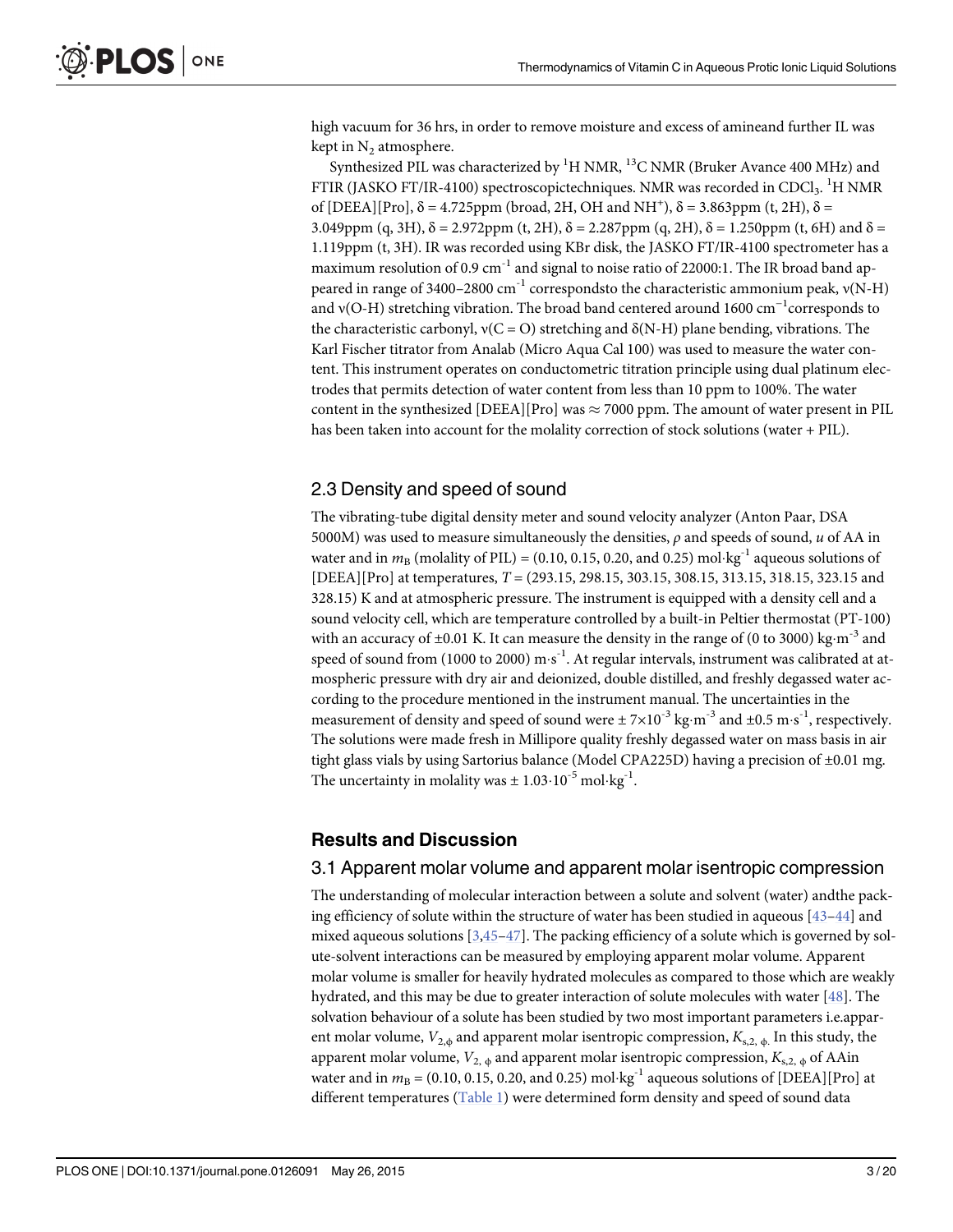## [Table 1.](#page-2-0) The densities,  $\rho,$  apparent molar volumes,  $V_{2,\,\Downarrow},$  speeds of sound,  $u$  and apparent molar isentropic compression,  $\mathsf{K}_{\mathbf{s},2,\,\Downarrow},$  of ascorbic acid

|        |                                              | $bm$            | $0.10^{-3}$                           |                                                                    |                                               |                                                                                  |
|--------|----------------------------------------------|-----------------|---------------------------------------|--------------------------------------------------------------------|-----------------------------------------------|----------------------------------------------------------------------------------|
| T/K    | $a_{\mathsf{m}_\mathsf{B}}$<br>mol $kg^{-1}$ | $mol$ $kg^{-1}$ | $\mathsf{kg}\!\cdot\!\mathsf{m}^{-3}$ | $V_{2,\phi}$ :10 <sup>6</sup><br>m <sup>3</sup> ·mol <sup>-1</sup> | u<br>$m·s-1$                                  | $\substack{10^{15} \cdot K_{s,2,\ \varphi} \\ m^3 \cdot mol^{-1} \cdot Pa^{-1}}$ |
| 293.15 | 0.0                                          |                 | $(^c\rho_o = 0.998206)$               |                                                                    | $\binom{d_{U_{\rm O}}}{d_{\rm O}}$ = 1482.84) |                                                                                  |
|        |                                              | 0.06924         | 1.003091                              | 105.13                                                             | 1485.32                                       | $-12.16$                                                                         |
|        |                                              | 0.10269         | 1.005422                              | 105.16                                                             | 1486.84                                       | $-12.12$                                                                         |
|        |                                              | 0.15500         | 1.009032                              | 105.21                                                             | 1489.23                                       | $-12.06$                                                                         |
|        |                                              | 0.19851         | 1.012001                              | 105.25                                                             | 1491.23                                       | $-12.00$                                                                         |
|        |                                              | 0.25161         | 1.015588                              | 105.28                                                             | 1493.69                                       | $-11.95$                                                                         |
|        |                                              | 0.27597         | 1.017216                              | 105.31                                                             | 1494.82                                       | $-11.91$                                                                         |
|        |                                              | 0.33464         | 1.021103                              | 105.36                                                             | 1497.56                                       | $-11.83$                                                                         |
| 298.15 |                                              |                 | $(^c\rho_o = 0.997049)$               |                                                                    | $\binom{d_{U_{\rm O}}}{d_{\rm O}}$ = 1496.85) |                                                                                  |
|        |                                              | 0.06924         | 1.001890                              | 105.81                                                             | 1499.06                                       | $-8.59$                                                                          |
|        |                                              | 0.10269         | 1.004200                              | 105.84                                                             | 1500.43                                       | $-8.54$                                                                          |
|        |                                              | 0.15500         | 1.007777                              | 105.89                                                             | 1502.58                                       | $-8.45$                                                                          |
|        |                                              | 0.19851         | 1.010721                              | 105.92                                                             | 1504.39                                       | $-8.43$                                                                          |
|        |                                              | 0.25161         | 1.014275                              | 105.95                                                             | 1506.60                                       | $-8.36$                                                                          |
|        |                                              | 0.27597         | 1.015888                              | 105.98                                                             | 1507.61                                       | $-8.30$                                                                          |
|        |                                              | 0.33464         | 1.019740                              | 106.03                                                             | 1510.07                                       | $-8.21$                                                                          |
| 303.15 |                                              |                 | $(^c\rho_o = 0.995660)$               |                                                                    | $\binom{d_{U_{\rm O}}}{d_{\rm O}}$ = 1509.25) |                                                                                  |
|        |                                              | 0.06924         | 1.000470                              | 106.31                                                             | 1511.65                                       | $-5.50$                                                                          |
|        |                                              | 0.10269         | 1.002766                              | 106.34                                                             | 1512.88                                       | $-5.47$                                                                          |
|        |                                              | 0.15500         | 1.006321                              | 106.38                                                             | 1514.82                                       | $-5.43$                                                                          |
|        |                                              | 0.19851         | 1.009246                              | 106.41                                                             | 1516.44                                       | $-5.37$                                                                          |
|        |                                              | 0.25161         | 1.012775                              | 106.45                                                             | 1518.43                                       | $-5.31$                                                                          |
|        |                                              | 0.27597         | 1.014375                              | 106.49                                                             | 1519.35                                       | $-5.27$                                                                          |
|        |                                              | 0.33464         | 1.018204                              | 106.53                                                             | 1521.56                                       | $-5.18$                                                                          |
| 308.15 |                                              |                 | $(^c\rho_o = 0.994045)$               |                                                                    | $\binom{d_{U_0}}{d_{U_0}}$ = 1519.82)         |                                                                                  |
|        |                                              | 0.06924         | 0.998811                              | 107.01                                                             | 1521.41                                       | $-4.01$                                                                          |
|        |                                              | 0.10269         | 1.001083                              | 107.07                                                             | 1522.59                                       | $-3.95$                                                                          |
|        |                                              | 0.15500         | 1.004602                              | 107.12                                                             | 1524.45                                       | $-3.89$                                                                          |
|        |                                              | 0.19851         | 1.007488                              | 107.20                                                             | 1526.02                                       | $-3.84$                                                                          |
|        |                                              | 0.25161         | 1.010983                              | 107.23                                                             | 1527.94                                       | $-3.80$                                                                          |
|        |                                              | 0.27597         | 1.012565                              | 107.27                                                             | 1528.82                                       | $-3.75$                                                                          |
|        |                                              | 0.33464         | 1.016344                              | 107.34                                                             | 1530.96                                       | $-3.67$                                                                          |
| 313.15 |                                              |                 | $(^c\rho_o = 0.992228)$               |                                                                    | $\binom{d_{U_0}}{d_{U_0}}$ = 1528.89)         |                                                                                  |
|        |                                              | 0.06924         | 0.996961                              | 107.57                                                             | 1531.16                                       | 0.01                                                                             |
|        |                                              | 0.10269         | 0.999216                              | 107.63                                                             | 1532.14                                       | 0.03                                                                             |
|        |                                              | 0.15500         | 1.002713                              | 107.66                                                             | 1533.67                                       | 0.09                                                                             |
|        |                                              | 0.19851         | 1.005588                              | 107.70                                                             | 1534.95                                       | 0.15                                                                             |
|        |                                              | 0.25161         | 1.009056                              | 107.75                                                             | 1536.53                                       | 0.21                                                                             |
|        |                                              | 0.27597         | 1.010625                              | 107.80                                                             | 1537.27                                       | 0.24                                                                             |
|        |                                              | 0.33464         | 1.014388                              | 107.84                                                             | 1539.04                                       | 0.29                                                                             |
| 318.15 |                                              |                 | $(^c\rho_o = 0.990223)$               |                                                                    | $({}^{d}U_{o} = 1536.56)$                     |                                                                                  |
|        |                                              | 0.06924         | 0.994936                              | 107.94                                                             | 1537.95                                       | 1.13                                                                             |
|        |                                              | 0.10269         | 0.997180                              | 108.02                                                             | 1538.87                                       | 1.19                                                                             |
|        |                                              | 0.15500         | 1.000658                              | 108.07                                                             | 1540.32                                       | 1.24                                                                             |
|        |                                              | 0.19851         | 1.003515                              | 108.13                                                             | 1541.54                                       | 1.29                                                                             |
|        |                                              | 0.25161         | 1.006965                              | 108.18                                                             | 1543.03                                       | 1.36                                                                             |
|        |                                              | 0.27597         | 1.008523                              | 108.24                                                             | 1543.72                                       | 1.42                                                                             |

(Continued)

PLOS ONE

<span id="page-3-0"></span> $\bigcirc$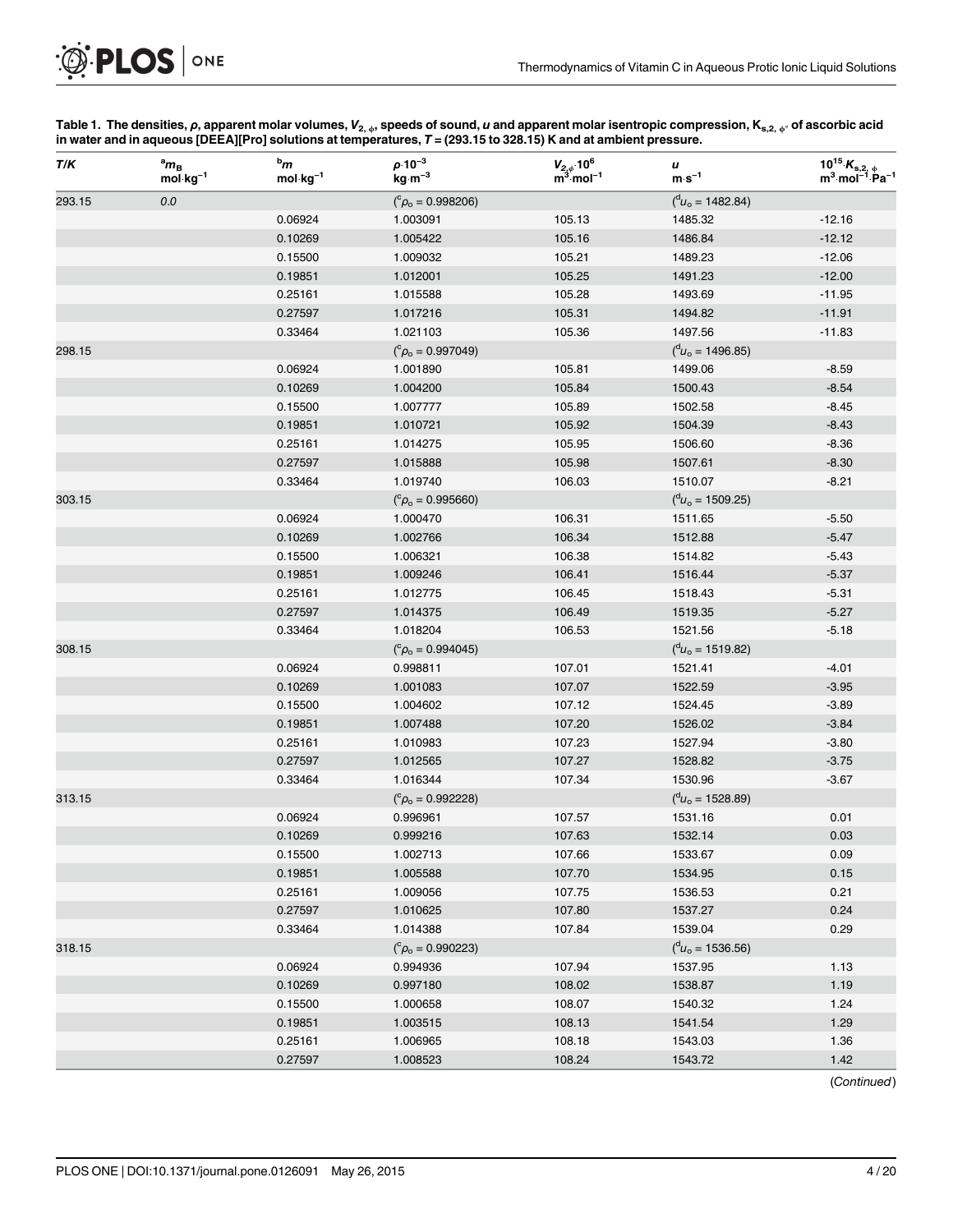

| T/K    | $a_{\mathbf{m}_B}$<br>$mol·kg-1$ | $^{\rm b}m$<br>$mol \cdot kg^{-1}$ | $\rho \cdot 10^{-3}$<br>$kg·m-3$ | $V_{2,\phi}$ 10 <sup>6</sup><br>m <sup>3</sup> mol <sup>-1</sup> | u<br>$m·s-1$                                  | $10^{15} K_{s,2, \phi}$<br>m <sup>3</sup> mol <sup>-1</sup> Pa <sup>-1</sup> |
|--------|----------------------------------|------------------------------------|----------------------------------|------------------------------------------------------------------|-----------------------------------------------|------------------------------------------------------------------------------|
|        |                                  | 0.33464                            | 1.012253                         | 108.32                                                           | 1545.39                                       | 1.51                                                                         |
| 323.15 |                                  |                                    | $(^c\rho_o = 0.9888030)$         |                                                                  | $(^d u_o = 1542.73)$                          |                                                                              |
|        |                                  | 0.06924                            | 0.992708                         | 108.54                                                           | 1544.94                                       | 2.56                                                                         |
|        |                                  | 0.10269                            | 0.994939                         | 108.59                                                           | 1545.79                                       | 2.63                                                                         |
|        |                                  | 0.15500                            | 0.998391                         | 108.65                                                           | 1547.14                                       | 2.67                                                                         |
|        |                                  | 0.19851                            | 1.001229                         | 108.70                                                           | 1548.27                                       | 2.73                                                                         |
|        |                                  | 0.25161                            | 1.004643                         | 108.80                                                           | 1549.67                                       | 2.80                                                                         |
|        |                                  | 0.27597                            | 1.006197                         | 108.83                                                           | 1550.32                                       | 2.82                                                                         |
|        |                                  | 0.33464                            | 1.009899                         | 108.91                                                           | 1551.88                                       | 2.91                                                                         |
| 328.15 |                                  |                                    | $(^c\rho_o = 0.985690)$          |                                                                  | $\binom{d}{v_0}$ = 1547.61)                   |                                                                              |
|        |                                  | 0.06924                            | 0.990343                         | 109.00                                                           | 1548.43                                       | 4.07                                                                         |
|        |                                  | 0.10269                            | 0.992562                         | 109.05                                                           | 1549.21                                       | 4.09                                                                         |
|        |                                  | 0.15500                            | 0.995996                         | 109.11                                                           | 1550.44                                       | 4.14                                                                         |
|        |                                  | 0.19851                            | 0.998819                         | 109.16                                                           | 1551.46                                       | 4.22                                                                         |
|        |                                  | 0.25161                            | 1.002229                         | 109.20                                                           | 1552.73                                       | 4.26                                                                         |
|        |                                  | 0.27597                            | 1.003773                         | 109.24                                                           | 1553.32                                       | 4.29                                                                         |
|        |                                  | 0.33464                            | 1.007462                         | 109.31                                                           | 1554.72                                       | 4.40                                                                         |
| 293.15 | 0.10                             |                                    | $(^c\rho_o = 0.999919)$          |                                                                  | $\binom{d_{U_{\rm O}}}{d_{\rm O}}$ = 1499.13) |                                                                              |
|        |                                  | 0.03740                            | 1.002499                         | 106.86                                                           | 1500.41                                       | $-3.60$                                                                      |
|        |                                  | 0.06114                            | 1.004132                         | 106.78                                                           | 1501.22                                       | $-3.58$                                                                      |
|        |                                  | 0.12575                            | 1.008552                         | 106.56                                                           | 1503.40                                       | $-3.48$                                                                      |
|        |                                  | 0.14367                            | 1.009777                         | 106.47                                                           | 1503.99                                       | $-3.44$                                                                      |
|        |                                  | 0.21169                            | 1.014398                         | 106.20                                                           | 1506.22                                       | $-3.34$                                                                      |
|        |                                  | 0.27537                            | 1.018711                         | 105.90                                                           | 1508.27                                       | $-3.30$                                                                      |
|        |                                  | 0.32896                            | 1.022297                         | 105.74                                                           | 1510.00                                       | $-3.24$                                                                      |
| 298.15 |                                  |                                    | $(^c\rho_o = 0.998732)$          |                                                                  | $\binom{d_{U_{\rm O}}}{d_{\rm O}}$ = 1512.18) |                                                                              |
|        |                                  | 0.03740                            | 1.001277                         | 107.85                                                           | 1513.00                                       | 1.08                                                                         |
|        |                                  | 0.06114                            | 1.002885                         | 107.80                                                           | 1513.66                                       | 1.12                                                                         |
|        |                                  | 0.12575                            | 1.007240                         | 107.61                                                           | 1515.44                                       | 1.17                                                                         |
|        |                                  | 0.14367                            | 1.008456                         | 107.45                                                           | 1515.90                                       | 1.21                                                                         |
|        |                                  | 0.21169                            | 1.013010                         | 107.20                                                           | 1517.71                                       | 1.28                                                                         |
|        |                                  | 0.27537                            | 1.017251                         | 106.95                                                           | 1519.35                                       | 1.36                                                                         |
|        |                                  | 0.32896                            | 1.020816                         | 106.69                                                           | 1520.68                                       | 1.43                                                                         |
|        |                                  |                                    | $(^c\rho_o = 0.997302)$          |                                                                  | $(^d u_o = 1523.70)$                          |                                                                              |
| 303.15 |                                  | 0.03740                            | 0.999822                         | 108.58                                                           | 1524.37                                       | 4.49                                                                         |
|        |                                  | 0.06114                            | 1.001422                         | 108.41                                                           | 1524.89                                       | 4.62                                                                         |
|        |                                  | 0.12575                            | 1.005741                         | 108.22                                                           | 1526.34                                       | 4.62                                                                         |
|        |                                  | 0.14367                            | 1.006948                         | 108.06                                                           | 1526.70                                       | 4.69                                                                         |
|        |                                  | 0.21169                            | 1.011488                         | 107.70                                                           | 1528.12                                       | 4.74                                                                         |
|        |                                  | 0.27537                            | 1.015719                         | 107.38                                                           | 1529.39                                       | 4.82                                                                         |
|        |                                  | 0.32896                            | 1.019256                         | 107.15                                                           | 1530.44                                       | 4.87                                                                         |
|        |                                  |                                    | $(^c\rho_o = 0.995657)$          |                                                                  | $\binom{d_{U_{\rm O}}}{d_{\rm O}}$ = 1523.36) |                                                                              |
| 308.15 |                                  | 0.03740                            | 0.998153                         | 109.31                                                           | 1534.45                                       | 6.17                                                                         |
|        |                                  | 0.06114                            | 0.999738                         | 109.12                                                           | 1534.93                                       | 6.21                                                                         |
|        |                                  | 0.12575                            | 1.004054                         | 108.62                                                           | 1536.17                                       | 6.31                                                                         |
|        |                                  | 0.14367                            | 1.005268                         | 108.37                                                           | 1536.48                                       | 6.31                                                                         |
|        |                                  | 0.21169                            | 1.009779                         | 108.07                                                           | 1537.72                                       | 6.41                                                                         |
|        |                                  | 0.27537                            | 1.014027                         | 107.62                                                           | 1538.78                                       | 6.46                                                                         |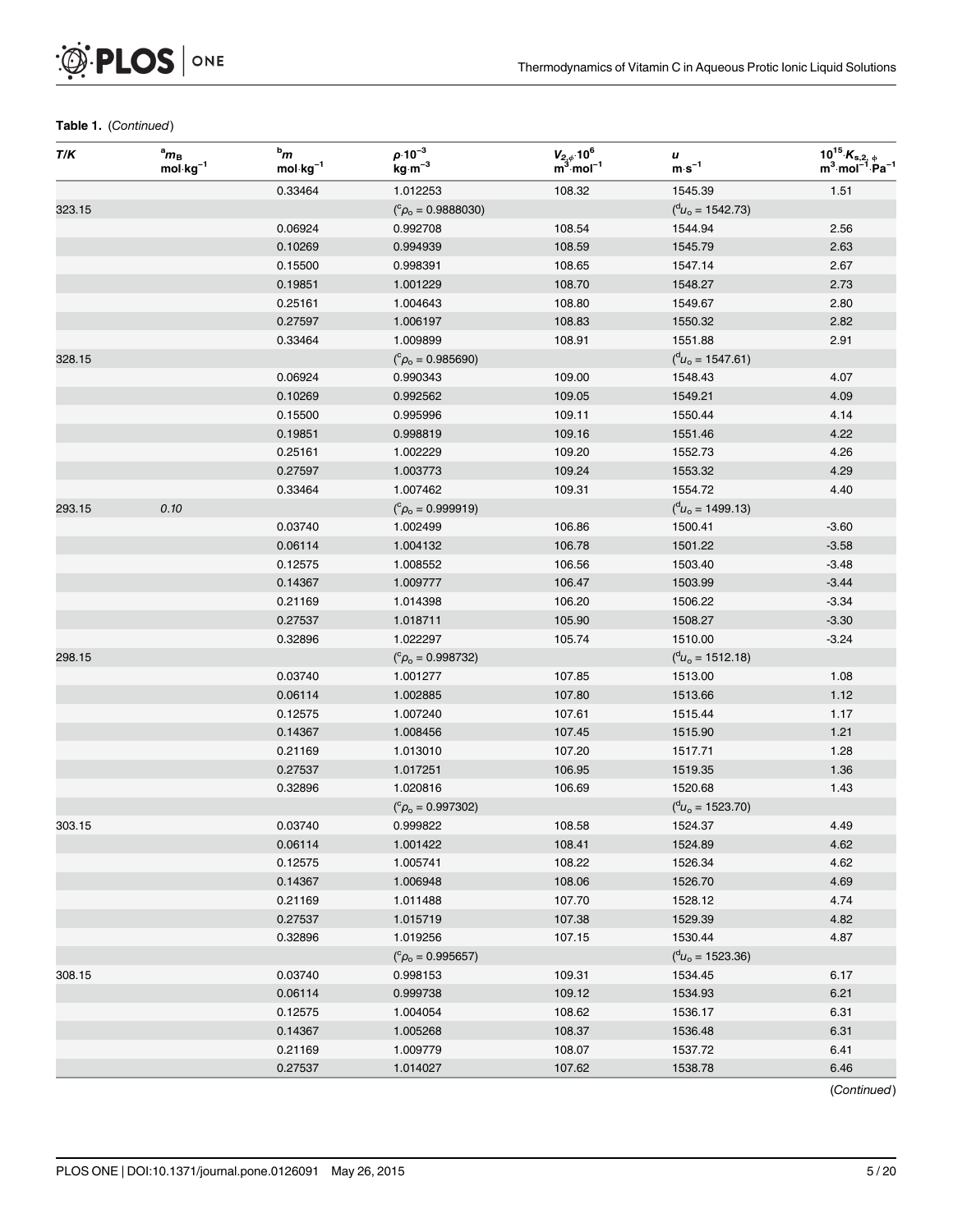

| T/K    | $a_{\mathbf{m}_B}$<br>$\overline{\text{mol}} \cdot \text{kg}^{-1}$ | $^{\rm b}m$<br>$mol·kg-1$ | $\rho \cdot 10^{-3}$<br>$\mathsf{kg}\!\cdot\!\mathsf{m}^{-3}$ | $V_{2,\phi}$ 10 <sup>6</sup><br>m <sup>3</sup> mol <sup>-1</sup> | u<br>$\mathbf{m}\!\cdot\!\mathbf{s}^{-1}$     | $10^{15} K_{s,2, \phi}$<br>m <sup>3</sup> mol <sup>-1</sup> Pa <sup>-1</sup> |
|--------|--------------------------------------------------------------------|---------------------------|---------------------------------------------------------------|------------------------------------------------------------------|-----------------------------------------------|------------------------------------------------------------------------------|
|        |                                                                    | 0.32896                   | 1.017589                                                      | 107.28                                                           | 1539.62                                       | 6.53                                                                         |
|        |                                                                    |                           | $(^c\rho_o = 0.993814)$                                       |                                                                  | $\binom{d_{U_{\rm O}}}{d_{\rm O}}$ = 1542.00) |                                                                              |
| 313.15 |                                                                    | 0.03740                   | 0.996285                                                      | 110.07                                                           | 1542.85                                       | 10.53                                                                        |
|        |                                                                    | 0.06114                   | 0.997860                                                      | 109.77                                                           | 1543.15                                       | 10.60                                                                        |
|        |                                                                    | 0.12575                   | 1.002098                                                      | 109.61                                                           | 1543.99                                       | 10.69                                                                        |
|        |                                                                    | 0.14367                   | 1.003299                                                      | 109.34                                                           | 1544.16                                       | 10.74                                                                        |
|        |                                                                    | 0.21169                   | 1.007759                                                      | 109.00                                                           | 1544.92                                       | 10.85                                                                        |
|        |                                                                    | 0.27537                   | 1.011956                                                      | 108.54                                                           | 1545.51                                       | 10.95                                                                        |
|        |                                                                    | 0.32896                   | 1.015446                                                      | 108.29                                                           | 1546.01                                       | 11.03                                                                        |
| 318.15 |                                                                    |                           | $(^c\rho_o = 0.991786)$                                       |                                                                  | $\binom{d_{U_{\rm O}}}{d_{\rm O}}$ = 1548.91) |                                                                              |
|        |                                                                    | 0.03740                   | 0.994243                                                      | 110.54                                                           | 1549.79                                       | 12.76                                                                        |
|        |                                                                    | 0.06114                   | 0.995806                                                      | 110.30                                                           | 1550.01                                       | 12.80                                                                        |
|        |                                                                    | 0.12575                   | 1.000031                                                      | 110.02                                                           | 1550.59                                       | 12.91                                                                        |
|        |                                                                    | 0.14367                   | 1.001225                                                      | 109.75                                                           | 1550.69                                       | 12.98                                                                        |
|        |                                                                    | 0.21169                   | 1.005670                                                      | 109.38                                                           | 1551.20                                       | 13.03                                                                        |
|        |                                                                    | 0.27537                   | 1.009854                                                      | 108.90                                                           | 1551.56                                       | 13.10                                                                        |
|        |                                                                    | 0.32896                   | 1.013333                                                      | 108.64                                                           | 1551.86                                       | 13.17                                                                        |
| 323.15 |                                                                    |                           | $(^c\rho_o = 0.989577)$                                       |                                                                  | $\binom{d_{U_{\rm O}}}{d_{\rm O}}$ = 1554.41) |                                                                              |
|        |                                                                    | 0.03740                   | 0.992010                                                      | 111.27                                                           | 1555.14                                       | 14.41                                                                        |
|        |                                                                    | 0.06114                   | 0.993558                                                      | 111.04                                                           | 1555.31                                       | 14.41                                                                        |
|        |                                                                    | 0.12575                   | 0.997740                                                      | 110.78                                                           | 1555.76                                       | 14.47                                                                        |
|        |                                                                    | 0.14367                   | 0.998923                                                      | 110.51                                                           | 1555.83                                       | 14.51                                                                        |
|        |                                                                    | 0.21169                   | 1.003326                                                      | 110.13                                                           | 1556.19                                       | 14.58                                                                        |
|        |                                                                    | 0.27537                   | 1.007422                                                      | 109.83                                                           | 1556.49                                       | 14.64                                                                        |
|        |                                                                    | 0.32896                   | 1.010879                                                      | 109.50                                                           | 1556.67                                       | 14.70                                                                        |
| 328.15 |                                                                    |                           | $(^c\rho_o = 0.987199)$                                       |                                                                  | $(^d u_o = 1558.62)$                          |                                                                              |
|        |                                                                    | 0.03740                   | 0.989618                                                      | 111.77                                                           | 1558.77                                       | 16.16                                                                        |
|        |                                                                    | 0.06114                   | 0.991153                                                      | 111.61                                                           | 1558.88                                       | 16.14                                                                        |
|        |                                                                    | 0.12575                   | 0.995303                                                      | 111.37                                                           | 1559.15                                       | 16.25                                                                        |
|        |                                                                    | 0.14367                   | 0.996478                                                      | 111.10                                                           | 1559.17                                       | 16.29                                                                        |
|        |                                                                    | 0.21169                   | 1.000851                                                      | 110.71                                                           | 1559.35                                       | 16.33                                                                        |
|        |                                                                    | 0.27537                   | 1.004965                                                      | 110.23                                                           | 1559.41                                       | 16.39                                                                        |
|        |                                                                    | 0.32896                   | 1.008382                                                      | 109.98                                                           | 1559.46                                       | 16.46                                                                        |
|        |                                                                    |                           | $(^c\rho_o = 1.000704)$                                       |                                                                  | $(^d u_o = 1506.73)$                          |                                                                              |
| 293.15 | 0.15                                                               | 0.05512                   | 1.004497                                                      | 106.88                                                           | 1508.81                                       | $-2.16$                                                                      |
|        |                                                                    | 0.07286                   | 1.005719                                                      | 106.74                                                           | 1509.37                                       | $-2.14$                                                                      |
|        |                                                                    | 0.11890                   | 1.008869                                                      | 106.56                                                           | 1510.83                                       | $-2.10$                                                                      |
|        |                                                                    | 0.22113                   | 1.015818                                                      | 106.15                                                           | 1514.00                                       | $-2.00$                                                                      |
|        |                                                                    | 0.27993                   | 1.019776                                                      | 105.95                                                           | 1515.80                                       | $-1.95$                                                                      |
|        |                                                                    | 0.40125                   | 1.027840                                                      | 105.61                                                           | 1519.50                                       | $-1.87$                                                                      |
|        |                                                                    | 0.45594                   | 1.031449                                                      | 105.43                                                           | 1521.12                                       | $-1.83$                                                                      |
|        |                                                                    |                           | $(^c\rho_o = 0.999489)$                                       |                                                                  | $\binom{d_{U_{\rm O}}}{d_{\rm O}}$ = 1519.38) |                                                                              |
| 298.15 |                                                                    | 0.05512                   | 1.003234                                                      | 107.80                                                           | 1521.56                                       | 1.87                                                                         |
|        |                                                                    | 0.07286                   | 1.004440                                                      | 107.66                                                           | 1522.02                                       | 1.91                                                                         |
|        |                                                                    | 0.11890                   | 1.007543                                                      | 107.55                                                           | 1523.22                                       | 2.00                                                                         |
|        |                                                                    | 0.22113                   | 1.014361                                                      | 107.30                                                           | 1525.89                                       | 2.04                                                                         |
|        |                                                                    |                           |                                                               |                                                                  |                                               | 2.13                                                                         |
|        |                                                                    |                           |                                                               |                                                                  |                                               | 2.20                                                                         |
|        |                                                                    | 0.27993<br>0.40125        | 1.018234<br>1.026161                                          | 107.18<br>106.83                                                 | 1527.39<br>1530.44                            |                                                                              |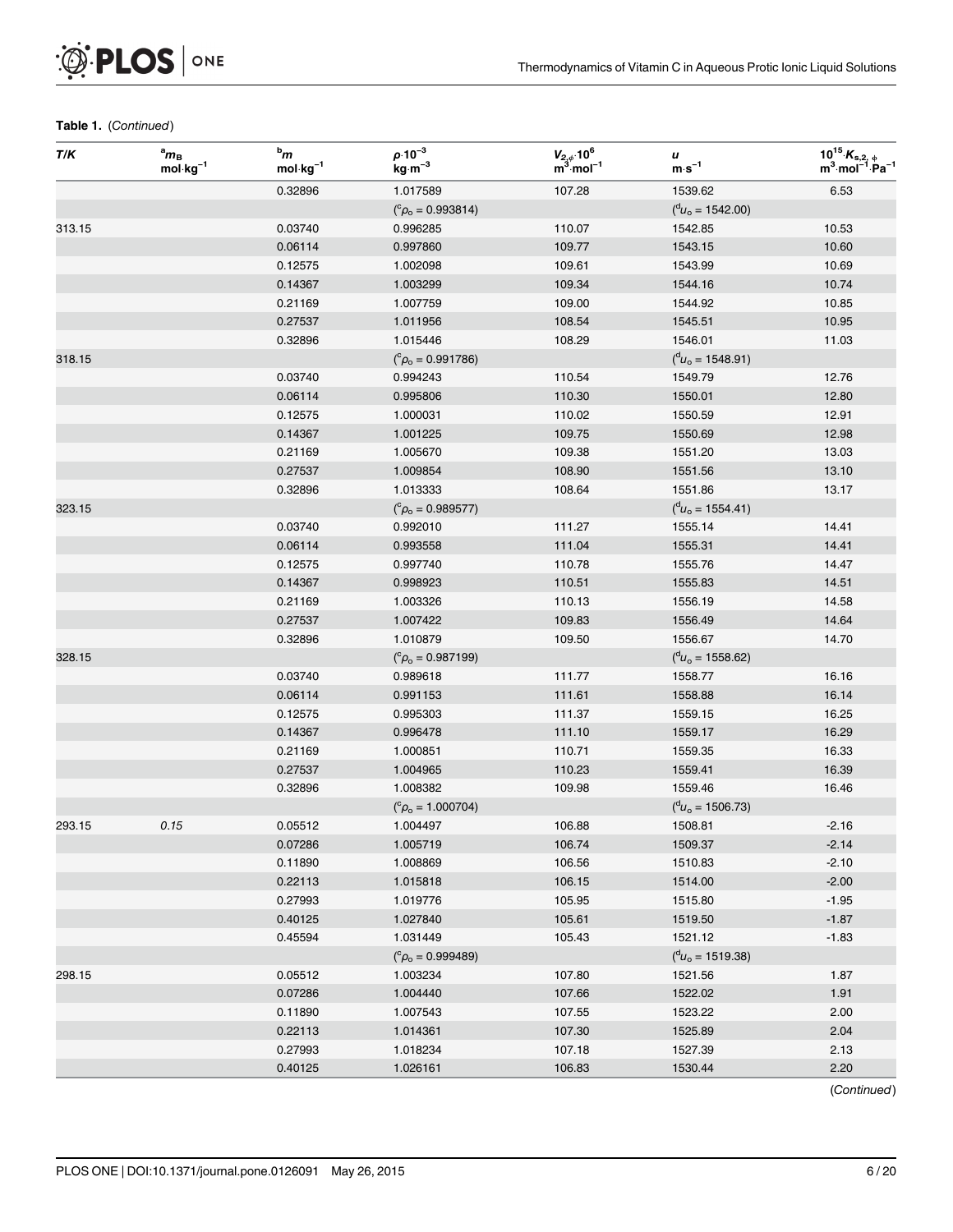

| T/K    | $a_{\mathbf{m}_B}$<br>$mol·kg-1$ | $^{\rm b}m$<br>$mol \cdot kg^{-1}$ | $\rho \cdot 10^{-3}$<br>$\rm kg\cdot m^{-3}$ | $V_{2,\phi}$ 10 <sup>6</sup><br>m <sup>3</sup> mol <sup>-1</sup> | u<br>$m·s-1$                                  | $10^{15} K_{s,2, \phi}$<br>m <sup>3</sup> mol <sup>-1</sup> Pa <sup>-1</sup> |
|--------|----------------------------------|------------------------------------|----------------------------------------------|------------------------------------------------------------------|-----------------------------------------------|------------------------------------------------------------------------------|
|        |                                  | 0.45594                            | 1.029681                                     | 106.71                                                           | 1531.79                                       | 2.26                                                                         |
|        |                                  |                                    | $(^c\rho_o = 0.998041)$                      |                                                                  | $(^d u_{o} = 1530.40)$                        |                                                                              |
| 303.15 |                                  | 0.05512                            | 1.001743                                     | 108.64                                                           | 1531.25                                       | 5.30                                                                         |
|        |                                  | 0.07286                            | 1.002929                                     | 108.59                                                           | 1531.63                                       | 5.35                                                                         |
|        |                                  | 0.11890                            | 1.006008                                     | 108.34                                                           | 1532.60                                       | 5.36                                                                         |
|        |                                  | 0.22113                            | 1.012733                                     | 108.18                                                           | 1534.78                                       | 5.44                                                                         |
|        |                                  | 0.27993                            | 1.016570                                     | 108.02                                                           | 1535.99                                       | 5.49                                                                         |
|        |                                  | 0.40125                            | 1.024365                                     | 107.77                                                           | 1538.48                                       | 5.60                                                                         |
|        |                                  | 0.45594                            | 1.027839                                     | 107.65                                                           | 1539.59                                       | 5.63                                                                         |
|        |                                  |                                    | $(^c\rho_o = 0.996383)$                      |                                                                  | $({}^{\rm d}U_{\rm o} = 1539.88)$             |                                                                              |
| 308.15 |                                  | 0.05512                            | 1.000044                                     | 109.47                                                           | 1541.42                                       | 7.13                                                                         |
|        |                                  | 0.07286                            | 1.001223                                     | 109.33                                                           | 1541.76                                       | 7.10                                                                         |
|        |                                  | 0.11890                            | 1.004252                                     | 109.24                                                           | 1542.64                                       | 7.18                                                                         |
|        |                                  | 0.22113                            | 1.010912                                     | 109.00                                                           | 1544.58                                       | 7.23                                                                         |
|        |                                  | 0.27993                            | 1.014702                                     | 108.85                                                           | 1545.66                                       | 7.29                                                                         |
|        |                                  | 0.40125                            | 1.022405                                     | 108.61                                                           | 1547.88                                       | 7.39                                                                         |
|        |                                  | 0.45594                            | 1.025833                                     | 108.50                                                           | 1548.87                                       | 7.42                                                                         |
|        |                                  |                                    | $(^c\rho_o = 0.994528)$                      |                                                                  | $(^d u_o = 1544.26)$                          |                                                                              |
| 313.15 |                                  | 0.05512                            | 0.998152                                     | 110.22                                                           | 1544.30                                       | 11.42                                                                        |
|        |                                  | 0.07286                            | 0.999318                                     | 110.10                                                           | 1544.51                                       | 11.46                                                                        |
|        |                                  | 0.11890                            | 1.002324                                     | 109.95                                                           | 1545.07                                       | 11.47                                                                        |
|        |                                  | 0.22113                            | 1.008913                                     | 109.74                                                           | 1546.29                                       | 11.56                                                                        |
|        |                                  | 0.27993                            | 1.012683                                     | 109.53                                                           | 1546.93                                       | 11.62                                                                        |
|        |                                  | 0.40125                            | 1.020327                                     | 109.26                                                           | 1548.29                                       | 11.70                                                                        |
|        |                                  | 0.45594                            | 1.023730                                     | 109.14                                                           | 1548.86                                       | 11.76                                                                        |
| 318.15 |                                  |                                    | $(^c\rho_o = 0.992490)$                      |                                                                  | $\binom{d_{U_{\rm O}}}{d_{\rm O}}$ = 1547.14) |                                                                              |
|        |                                  | 0.05512                            | 0.996079                                     | 110.96                                                           | 1547.55                                       | 13.53                                                                        |
|        |                                  | 0.07286                            | 0.997233                                     | 110.85                                                           | 1547.71                                       | 13.55                                                                        |
|        |                                  | 0.11890                            | 1.000207                                     | 110.71                                                           | 1548.13                                       | 13.58                                                                        |
|        |                                  | 0.22113                            | 1.006709                                     | 110.60                                                           | 1549.07                                       | 13.69                                                                        |
|        |                                  | 0.27993                            | 1.010407                                     | 110.49                                                           | 1549.59                                       | 13.74                                                                        |
|        |                                  | 0.40125                            | 1.017946                                     | 110.23                                                           | 1550.60                                       | 13.85                                                                        |
|        |                                  | 0.45594                            | 1.021312                                     | 110.09                                                           | 1551.02                                       | 13.90                                                                        |
| 323.15 |                                  |                                    | $(^c\rho_o = 0.990281)$                      |                                                                  | $(^d u_o = 1559.57)$                          |                                                                              |
|        |                                  | 0.05512                            | 0.993841                                     | 111.59                                                           | 1560.29                                       | 15.10                                                                        |
|        |                                  | 0.07286                            | 0.994987                                     | 111.47                                                           | 1560.40                                       | 15.14                                                                        |
|        |                                  | 0.11890                            | 0.997932                                     | 111.38                                                           | 1560.71                                       | 15.17                                                                        |
|        |                                  | 0.22113                            | 1.004384                                     | 111.24                                                           | 1561.39                                       | 15.25                                                                        |
|        |                                  | 0.27993                            | 1.008079                                     | 111.03                                                           | 1561.73                                       | 15.28                                                                        |
|        |                                  | 0.40125                            | 1.015571                                     | 110.76                                                           | 1562.44                                       | 15.36                                                                        |
|        |                                  | 0.45594                            | 1.018910                                     | 110.63                                                           | 1562.72                                       | 15.41                                                                        |
| 328.15 |                                  |                                    | $(^c\rho_o = 0.987911)$                      |                                                                  | $\binom{d_{U_{\rm O}}}{d_{\rm O}}$ = 1563.51) |                                                                              |
|        |                                  | 0.05512                            | 0.991440                                     | 112.29                                                           | 1563.86                                       | 17.26                                                                        |
|        |                                  | 0.07286                            | 0.992572                                     | 112.21                                                           | 1563.91                                       | 17.34                                                                        |
|        |                                  | 0.11890                            | 0.995490                                     | 112.11                                                           | 1564.07                                       | 17.35                                                                        |
|        |                                  | 0.22113                            | 1.001870                                     | 112.02                                                           | 1564.43                                       | 17.43                                                                        |
|        |                                  | 0.27993                            | 1.005509                                     | 111.88                                                           | 1564.60                                       | 17.48                                                                        |
|        |                                  | 0.40125                            | 1.012869                                     | 111.73                                                           | 1564.98                                       | 17.58                                                                        |
|        |                                  |                                    |                                              |                                                                  |                                               |                                                                              |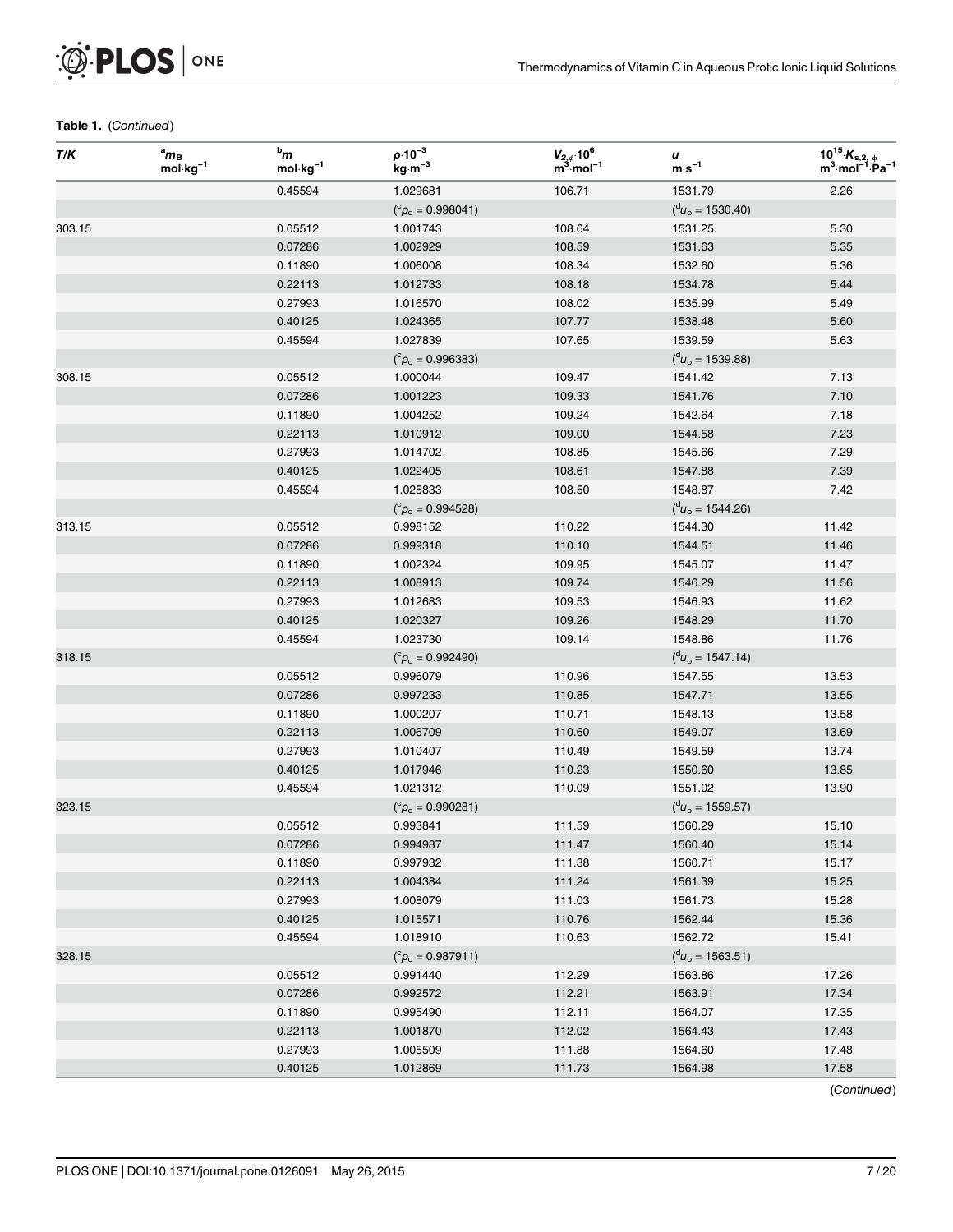

| T/K    | $\mathbf{a}_{m_{\rm B}}$<br>$mol·kg-1$ | $^{\rm b}m$<br>$mol·kg-1$ | $\rho \cdot 10^{-3}$<br>$kg m^{-3}$ | $V_{2,\phi}$ :10 <sup>6</sup><br>m <sup>3</sup> ·mol <sup>-1</sup> | u<br>$\mathbf{m}\!\cdot\!\mathbf{s}^{-1}$     | $10^{15} K_{s,2, \phi}$<br>m <sup>3</sup> mol <sup>-1</sup> Pa <sup>-1</sup> |
|--------|----------------------------------------|---------------------------|-------------------------------------|--------------------------------------------------------------------|-----------------------------------------------|------------------------------------------------------------------------------|
|        |                                        | 0.45594                   | 1.016151                            | 111.63                                                             | 1565.14                                       | 17.61                                                                        |
|        |                                        |                           | $(^c\rho_o = 1.001486)$             |                                                                    | $\binom{d_{U_{\rm O}}}{d_{\rm O}}$ = 1514.29) |                                                                              |
| 293.15 | 0.20                                   | 0.05334                   | 1.005107                            | 107.79                                                             | 1516.85                                       | $-1.75$                                                                      |
|        |                                        | 0.10306                   | 1.008484                            | 107.42                                                             | 1518.46                                       | $-1.71$                                                                      |
|        |                                        | 0.11587                   | 1.009365                            | 107.23                                                             | 1518.85                                       | $-1.70$                                                                      |
|        |                                        | 0.16129                   | 1.012422                            | 107.10                                                             | 1520.30                                       | $-1.62$                                                                      |
|        |                                        | 0.28817                   | 1.020918                            | 106.57                                                             | 1524.25                                       | $-1.52$                                                                      |
|        |                                        | 0.31479                   | 1.022701                            | 106.42                                                             | 1525.03                                       | $-1.47$                                                                      |
|        |                                        | 0.50949                   | 1.035583                            | 105.55                                                             | 1530.65                                       | $-1.26$                                                                      |
|        |                                        |                           | $(^c \rho_o = 1.000251)$            |                                                                    | $(^d u_o = 1526.52)$                          |                                                                              |
| 298.15 |                                        | 0.05334                   | 1.003835                            | 108.53                                                             | 1528.04                                       | 2.20                                                                         |
|        |                                        | 0.10306                   | 1.007160                            | 108.33                                                             | 1529.38                                       | 2.27                                                                         |
|        |                                        | 0.11587                   | 1.008023                            | 108.20                                                             | 1529.70                                       | 2.32                                                                         |
|        |                                        | 0.16129                   | 1.011035                            | 108.09                                                             | 1530.91                                       | 2.36                                                                         |
|        |                                        | 0.28817                   | 1.019377                            | 107.69                                                             | 1534.20                                       | 2.47                                                                         |
|        |                                        | 0.31479                   | 1.021157                            | 107.46                                                             | 1534.80                                       | 2.51                                                                         |
|        |                                        | 0.50949                   | 1.033766                            | 106.76                                                             | 1539.48                                       | 2.68                                                                         |
|        |                                        |                           | $(^c\rho_o = 0.998785)$             |                                                                    | $({}^{\rm d}U_{\rm o} = 1537.14)$             |                                                                              |
| 303.15 |                                        | 0.05334                   | 1.002327                            | 109.39                                                             | 1537.85                                       | 5.87                                                                         |
|        |                                        | 0.10306                   | 1.005613                            | 109.18                                                             | 1538.93                                       | 5.88                                                                         |
|        |                                        | 0.11587                   | 1.006469                            | 109.03                                                             | 1539.18                                       | 5.91                                                                         |
|        |                                        | 0.16129                   | 1.009459                            | 108.84                                                             | 1540.12                                       | 5.98                                                                         |
|        |                                        | 0.28817                   | 1.017700                            | 108.49                                                             | 1542.72                                       | 6.10                                                                         |
|        |                                        | 0.31479                   | 1.019446                            | 108.31                                                             | 1543.19                                       | 6.14                                                                         |
|        |                                        | 0.50949                   | 1.031941                            | 107.54                                                             | 1546.74                                       | 6.32                                                                         |
|        |                                        |                           | $(^c\rho_o = 0.997109)$             |                                                                    | $(^d u_o = 1546.21)$                          |                                                                              |
| 308.15 |                                        | 0.05334                   | 1.000586                            | 110.15                                                             | 1548.20                                       | 7.74                                                                         |
|        |                                        | 0.10306                   | 1.003800                            | 109.87                                                             | 1549.21                                       | 7.76                                                                         |
|        |                                        | 0.11587                   | 1.004637                            | 109.73                                                             | 1549.44                                       | 7.81                                                                         |
|        |                                        | 0.16129                   | 1.007606                            | 109.55                                                             | 1550.26                                       | 7.83                                                                         |
|        |                                        | 0.28817                   | 1.015778                            | 109.08                                                             | 1552.51                                       | 7.96                                                                         |
|        |                                        | 0.31479                   | 1.017529                            | 108.89                                                             | 1552.88                                       | 8.00                                                                         |
|        |                                        | 0.50949                   | 1.030001                            | 107.96                                                             | 1555.78                                       | 8.17                                                                         |
| 313.15 |                                        |                           | $(^c\rho_o = 0.995237)$             |                                                                    | $(^d u_o = 1553.79)$                          |                                                                              |
|        |                                        | 0.05334                   | 0.998704                            | 110.69                                                             | 1554.82                                       | 11.93                                                                        |
|        |                                        | 0.10306                   | 1.001917                            | 110.60                                                             | 1555.43                                       | 11.98                                                                        |
|        |                                        | 0.11587                   | 1.002748                            | 110.46                                                             | 1555.57                                       | 12.02                                                                        |
|        |                                        | 0.16129                   | 1.005659                            | 110.04                                                             | 1556.11                                       | 12.06                                                                        |
|        |                                        | 0.28817                   | 1.013661                            | 109.48                                                             | 1557.60                                       | 12.20                                                                        |
|        |                                        | 0.31479                   | 1.015365                            | 109.21                                                             | 1557.83                                       | 12.24                                                                        |
|        |                                        | 0.50949                   | 1.027427                            | 108.26                                                             | 1559.75                                       | 12.45                                                                        |
|        |                                        |                           | $(^c\rho_o = 0.993184)$             |                                                                    | $(^d u_o = 1559.98)$                          |                                                                              |
| 318.15 |                                        | 0.05334                   | 0.996620                            | 111.64                                                             | 1560.03                                       | 13.78                                                                        |
|        |                                        | 0.10306                   | 0.999815                            | 111.37                                                             | 1560.50                                       | 13.76                                                                        |
|        |                                        | 0.11587                   | 1.000644                            | 111.23                                                             | 1560.59                                       | 13.83                                                                        |
|        |                                        | 0.16129                   | 1.003549                            | 111.03                                                             | 1560.98                                       | 13.86                                                                        |
|        |                                        | 0.28817                   | 1.011567                            | 110.62                                                             | 1562.00                                       | 13.99                                                                        |
|        |                                        | 0.31479                   | 1.013285                            | 110.37                                                             | 1562.10                                       | 14.05                                                                        |
|        |                                        |                           |                                     |                                                                    |                                               |                                                                              |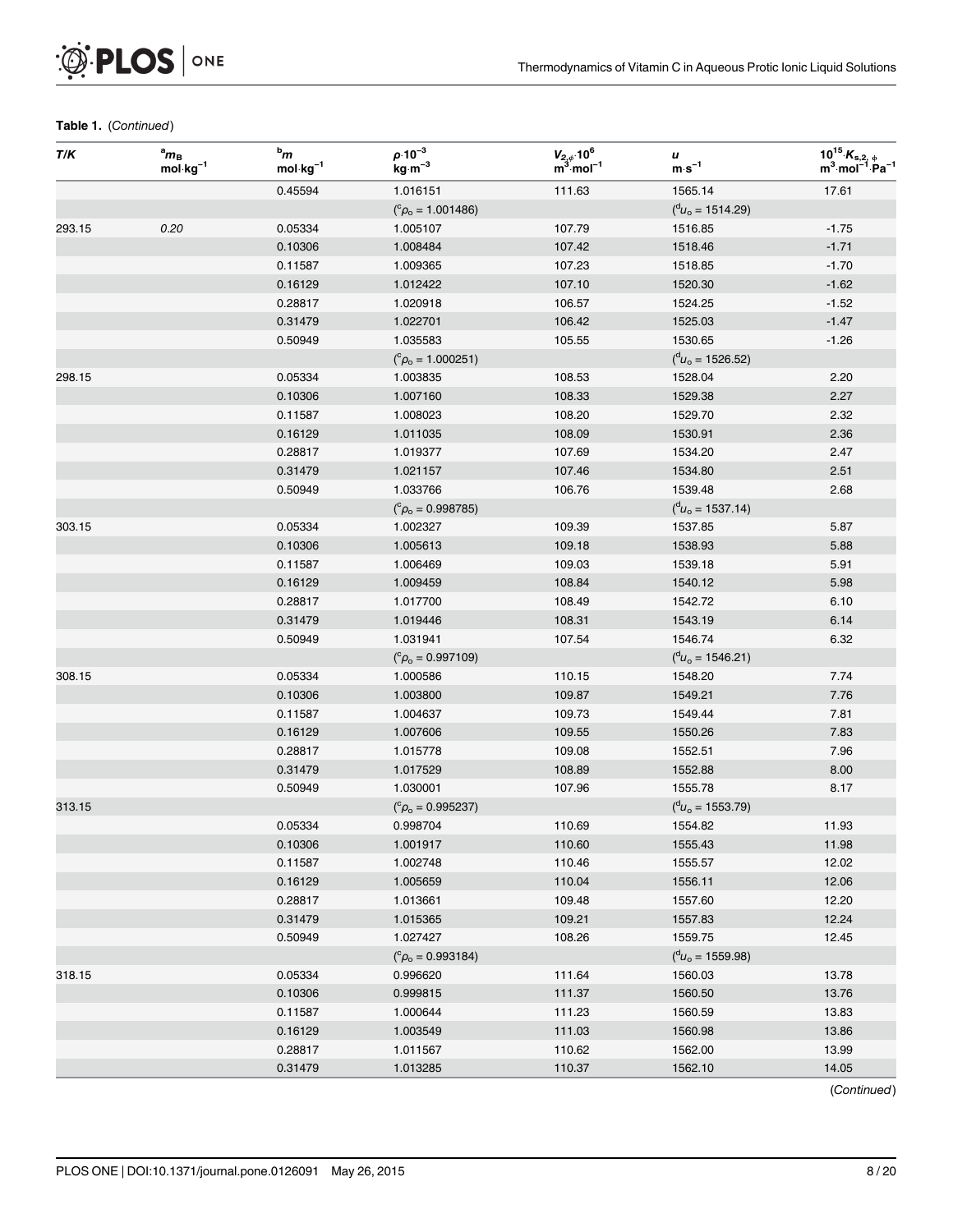

| T/K    | $a_{\mathbf{m}_\mathbf{B}}$<br>$mol·kg-1$ | $^{\rm b}m$<br>$mol \cdot kg^{-1}$ | $\rho \cdot 10^{-3}$<br>$\rm kg\cdot m^{-3}$ | $V_{2,\phi}$ 10 <sup>6</sup><br>m <sup>3</sup> mol <sup>-1</sup> | u<br>$m·s-1$                                  | $10^{15} K_{s,2, \phi}$<br>m <sup>3</sup> mol <sup>-1</sup> Pa <sup>-1</sup> |
|--------|-------------------------------------------|------------------------------------|----------------------------------------------|------------------------------------------------------------------|-----------------------------------------------|------------------------------------------------------------------------------|
|        |                                           | 0.50949                            | 1.025399                                     | 109.68                                                           | 1563.29                                       | 14.22                                                                        |
| 323.15 |                                           |                                    | $(^c\rho_o = 0.990963)$                      |                                                                  | $(^d u_{o} = 1564.84)$                        |                                                                              |
|        |                                           | 0.05334                            | 0.994369                                     | 112.33                                                           | 1565.43                                       | 15.43                                                                        |
|        |                                           | 0.10306                            | 0.997519                                     | 112.21                                                           | 1565.79                                       | 15.48                                                                        |
|        |                                           | 0.11587                            | 0.998337                                     | 112.10                                                           | 1565.87                                       | 15.47                                                                        |
|        |                                           | 0.16129                            | 1.001187                                     | 112.03                                                           | 1566.19                                       | 15.52                                                                        |
|        |                                           | 0.28817                            | 1.009067                                     | 111.72                                                           | 1567.01                                       | 15.63                                                                        |
|        |                                           | 0.31479                            | 1.010735                                     | 111.55                                                           | 1567.11                                       | 15.67                                                                        |
|        |                                           | 0.50949                            | 1.022542                                     | 111.08                                                           | 1568.14                                       | 15.84                                                                        |
| 328.15 |                                           |                                    | $(^c\rho_o = 0.988575)$                      |                                                                  | $\binom{d_{U_{\rm O}}}{d_{\rm O}}$ = 1568.48) |                                                                              |
|        |                                           | 0.05334                            | 0.991952                                     | 113.00                                                           | 1569.01                                       | 17.90                                                                        |
|        |                                           | 0.10306                            | 0.995078                                     | 112.86                                                           | 1569.18                                       | 17.88                                                                        |
|        |                                           | 0.11587                            | 0.995879                                     | 112.83                                                           | 1569.21                                       | 17.94                                                                        |
|        |                                           | 0.16129                            | 0.998707                                     | 112.73                                                           | 1569.35                                       | 17.97                                                                        |
|        |                                           | 0.28817                            | 1.006483                                     | 112.54                                                           | 1569.72                                       | 18.09                                                                        |
|        |                                           | 0.31479                            | 1.008114                                     | 112.43                                                           | 1569.76                                       | 18.12                                                                        |
|        |                                           | 0.50949                            | 1.019731                                     | 112.06                                                           | 1570.18                                       | 18.28                                                                        |
| 293.15 | 0.25                                      |                                    | $(^c\rho_o = 1.002344)$                      |                                                                  | $\binom{d_{U_{\rm O}}}{d_{\rm O}}$ = 1522.61) |                                                                              |
|        |                                           | 0.05459                            | 1.006053                                     | 107.69                                                           | 1524.90                                       | $-0.37$                                                                      |
|        |                                           | 0.08555                            | 1.008156                                     | 107.47                                                           | 1525.83                                       | $-0.28$                                                                      |
|        |                                           | 0.12314                            | 1.010692                                     | 107.35                                                           | 1526.97                                       | $-0.25$                                                                      |
|        |                                           | 0.14154                            | 1.011952                                     | 107.13                                                           | 1527.48                                       | $-0.20$                                                                      |
|        |                                           | 0.19493                            | 1.015563                                     | 106.81                                                           | 1529.00                                       | $-0.10$                                                                      |
|        |                                           | 0.23030                            | 1.017941                                     | 106.65                                                           | 1530.00                                       | $-0.05$                                                                      |
|        |                                           | 0.24087                            | 1.018665                                     | 106.54                                                           | 1530.27                                       | $-0.02$                                                                      |
|        |                                           |                                    | $(^c\rho_o = 1.001089)$                      |                                                                  | $(^d u_{o} = 1534.27)$                        |                                                                              |
| 298.15 |                                           | 0.05459                            | 1.004751                                     | 108.60                                                           | 1536.29                                       | 3.56                                                                         |
|        |                                           | 0.08555                            | 1.006821                                     | 108.46                                                           | 1537.06                                       | 3.60                                                                         |
|        |                                           | 0.12314                            | 1.009322                                     | 108.33                                                           | 1537.98                                       | 3.68                                                                         |
|        |                                           | 0.14154                            | 1.010554                                     | 108.19                                                           | 1538.41                                       | 3.71                                                                         |
|        |                                           | 0.19493                            | 1.014097                                     | 107.95                                                           | 1539.67                                       | 3.77                                                                         |
|        |                                           | 0.23030                            | 1.016441                                     | 107.77                                                           | 1540.47                                       | 3.83                                                                         |
|        |                                           | 0.24087                            | 1.017159                                     | 107.64                                                           | 1540.68                                       | 3.85                                                                         |
| 303.15 |                                           |                                    | $(^c\rho_0 = 0.999601)$                      |                                                                  | $\binom{d_{U_{\rm O}}}{d_{\rm O}}$ = 1544.44) |                                                                              |
|        |                                           | 0.05459                            | 1.003222                                     | 109.42                                                           | 1546.25                                       | 7.34                                                                         |
|        |                                           | 0.08555                            | 1.005269                                     | 109.27                                                           | 1546.84                                       | 7.37                                                                         |
|        |                                           | 0.12314                            | 1.007744                                     | 109.13                                                           | 1547.54                                       | 7.43                                                                         |
|        |                                           | 0.14154                            | 1.008962                                     | 108.99                                                           | 1547.86                                       | 7.47                                                                         |
|        |                                           | 0.19493                            | 1.012472                                     | 108.72                                                           | 1548.79                                       | 7.55                                                                         |
|        |                                           | 0.23030                            | 1.014796                                     | 108.52                                                           | 1549.37                                       | 7.61                                                                         |
|        |                                           | 0.24087                            | 1.015513                                     | 108.36                                                           | 1549.50                                       | 7.64                                                                         |
|        |                                           |                                    | $(^c\rho_o = 0.997905)$                      |                                                                  | $(^d u_o = 1553.07)$                          |                                                                              |
| 308.15 |                                           | 0.05459                            | 1.001488                                     | 110.20                                                           | 1554.83                                       | 9.47                                                                         |
|        |                                           | 0.08555                            | 1.003517                                     | 110.01                                                           | 1555.31                                       | 9.56                                                                         |
|        |                                           | 0.12314                            | 1.005968                                     | 109.86                                                           | 1555.89                                       | 9.61                                                                         |
|        |                                           | 0.14154                            | 1.007172                                     | 109.73                                                           | 1556.15                                       | 9.66                                                                         |
|        |                                           | 0.19493                            | 1.010661                                     | 109.39                                                           | 1556.88                                       | 9.75                                                                         |
|        |                                           | 0.23030                            | 1.012959                                     | 109.21                                                           | 1557.35                                       | 9.81                                                                         |
|        |                                           |                                    |                                              |                                                                  |                                               |                                                                              |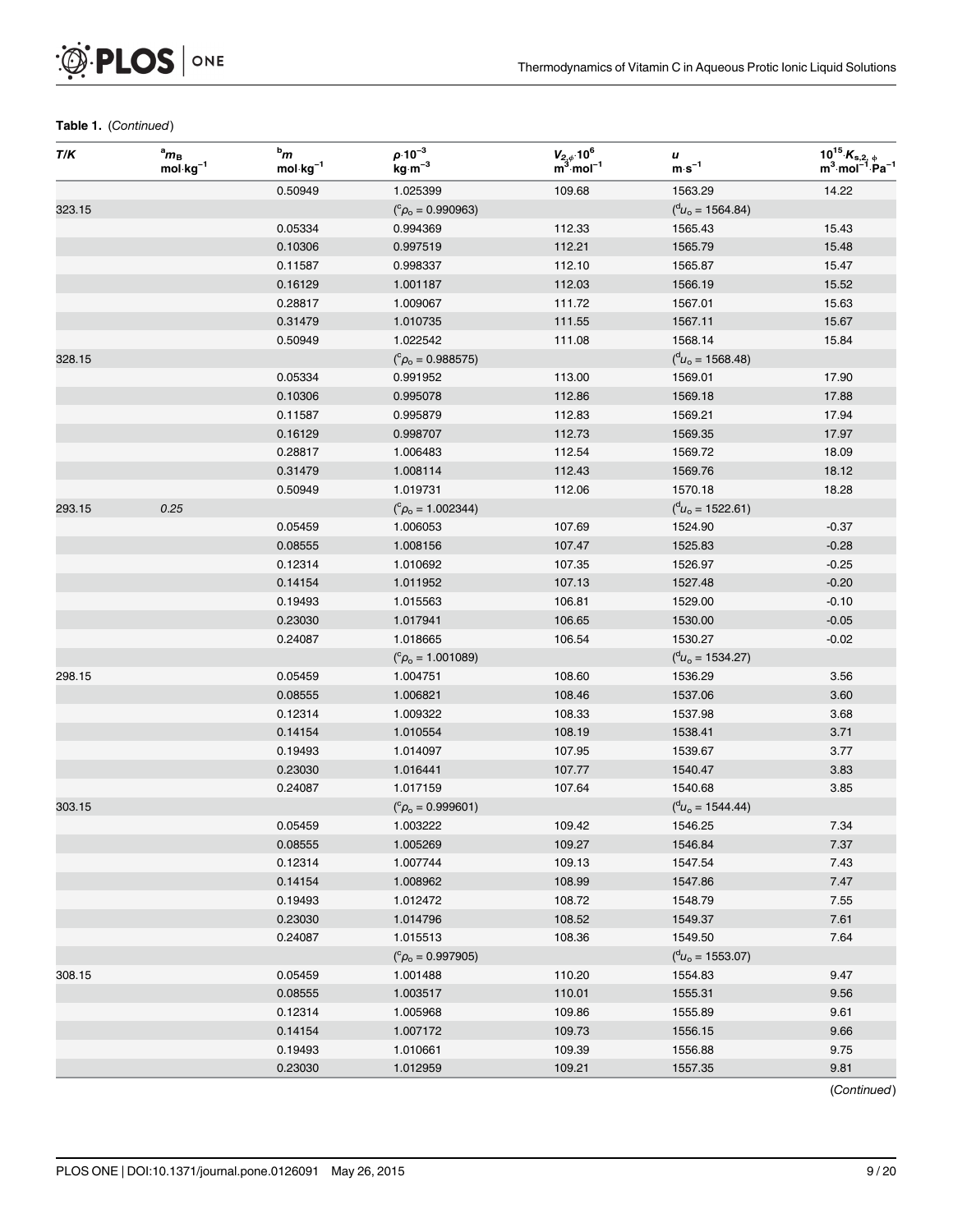| T/K    | $a_{\mathbf{m}_\mathbf{B}}$<br>$mol·kg-1$ | $bm$<br>$mol \cdot kg^{-1}$ | $\rho \cdot 10^{-3}$<br>$\text{kg}\cdot\text{m}^{-3}$ | $V_{2,\phi}$ :10 <sup>6</sup><br>m <sup>3</sup> ·mol <sup>-1</sup> | u<br>$\mathbf{m}{\cdot}\mathbf{s}^{-1}$ | $10^{15} K_{s,2, \phi}$<br>$m^3$ mol <sup>-1</sup> Pa <sup>-1</sup> |
|--------|-------------------------------------------|-----------------------------|-------------------------------------------------------|--------------------------------------------------------------------|-----------------------------------------|---------------------------------------------------------------------|
|        |                                           | 0.24087                     | 1.013651                                              | 109.13                                                             | 1557.46                                 | 9.87                                                                |
|        |                                           |                             | $(^{b} \rho_{o} = 0.996018)$                          |                                                                    | $(^d u_o = 1560.26)$                    |                                                                     |
| 313.15 |                                           | 0.05459                     | 0.999566                                              | 110.93                                                             | 1561.55                                 | 13.81                                                               |
|        |                                           | 0.08555                     | 1.001572                                              | 110.78                                                             | 1561.81                                 | 13.87                                                               |
|        |                                           | 0.12314                     | 1.004002                                              | 110.59                                                             | 1562.10                                 | 13.96                                                               |
|        |                                           | 0.14154                     | 1.005195                                              | 110.46                                                             | 1562.23                                 | 13.99                                                               |
|        |                                           | 0.19493                     | 1.008649                                              | 110.12                                                             | 1562.57                                 | 14.08                                                               |
|        |                                           | 0.23030                     | 1.010925                                              | 109.94                                                             | 1562.79                                 | 14.11                                                               |
|        |                                           | 0.24087                     | 1.011611                                              | 109.86                                                             | 1562.84                                 | 14.13                                                               |
|        |                                           |                             | $(^c\rho_o = 0.993950)$                               |                                                                    | $(^d u_{o} = 1566.07)$                  |                                                                     |
| 318.15 |                                           | 0.05459                     | 0.997456                                              | 111.79                                                             | 1566.87                                 | 15.38                                                               |
|        |                                           | 0.08555                     | 0.999442                                              | 111.61                                                             | 1567.05                                 | 15.51                                                               |
|        |                                           | 0.12314                     | 1.001839                                              | 111.47                                                             | 1567.27                                 | 15.58                                                               |
|        |                                           | 0.14154                     | 1.003008                                              | 111.41                                                             | 1567.38                                 | 15.59                                                               |
|        |                                           | 0.19493                     | 1.006393                                              | 111.20                                                             | 1567.64                                 | 15.71                                                               |
|        |                                           | 0.23030                     | 1.008621                                              | 111.08                                                             | 1567.82                                 | 15.74                                                               |
|        |                                           | 0.24087                     | 1.009296                                              | 111.00                                                             | 1567.84                                 | 15.78                                                               |
|        |                                           |                             | $(^c\rho_o = 0.991716)$                               |                                                                    | $({}^{\rm d}U_{\rm o} = 1570.28)$       |                                                                     |
|        |                                           | 0.05459                     | 0.995197                                              | 112.37                                                             | 1570.39                                 | 17.18                                                               |
|        |                                           | 0.08555                     | 0.997174                                              | 112.11                                                             | 1570.49                                 | 17.20                                                               |
|        |                                           | 0.12314                     | 0.999571                                              | 111.86                                                             | 1570.58                                 | 17.28                                                               |
|        |                                           | 0.14154                     | 1.000745                                              | 111.72                                                             | 1570.62                                 | 17.29                                                               |
|        |                                           | 0.19493                     | 1.004134                                              | 111.43                                                             | 1570.70                                 | 17.39                                                               |
|        |                                           | 0.23030                     | 1.006372                                              | 111.25                                                             | 1570.75                                 | 17.41                                                               |
|        |                                           | 0.24087                     | 1.007051                                              | 111.15                                                             | 1570.74                                 | 17.42                                                               |
|        |                                           |                             | $(^c\rho_o = 0.989322)$                               |                                                                    | $({}^{\rm d}U_{\rm o} = 1573.88)$       |                                                                     |
|        |                                           | 0.05459                     | 0.992777                                              | 112.98                                                             | 1574.02                                 | 19.32                                                               |
|        |                                           | 0.08555                     | 0.994736                                              | 112.75                                                             | 1574.01                                 | 19.37                                                               |
|        |                                           | 0.12314                     | 0.997104                                              | 112.58                                                             | 1573.98                                 | 19.46                                                               |
|        |                                           | 0.14154                     | 0.998280                                              | 112.35                                                             | 1573.92                                 | 19.53                                                               |
|        |                                           | 0.19493                     | 1.001631                                              | 112.12                                                             | 1573.83                                 | 19.61                                                               |
|        |                                           | 0.23030                     | 1.003862                                              | 111.88                                                             | 1573.71                                 | 19.69                                                               |
|        |                                           | 0.24087                     | 1.004547                                              | 111.73                                                             | 1573.64                                 | 19.71                                                               |

 ${}^{\rm a}m_{\rm B}$  is the molality of [DEEA][Pro] in water.

 $^{b}m$  is the molality of ascorbic acid in water or water + [DEEA][Pro] solutions.

 $\rm ^c\rho_o$  is the density of [DEEA][Pro] in water.

 $^{\mathsf{d}}\mathsf{u}_\mathsf{o}$  is the speed of sound of [DEEA][Pro] in water.

 $\alpha_{\nu_{\rm o}}$  is the speed of sound of [DEEA][Pro] in water.<br><sup>d</sup> $\iota_{\rm o}$  is the speed of sound of [DEEA][Pro] in water.<br>The standard uncertainties are *u* (*T*) = 0.01 K, *u(m*) = 1.03·10<sup>−5</sup> mol·kg<sup>−1</sup>, *u(ρ*) = 7.0·1  $u_0$  is the speed of sound of [DEEA][Fro] in water.<br>The standard uncertainties are *u* (*T*) = 0.01 K, *u(m*) = 1.03·10<sup>-5</sup> mol·kg<sup>-1</sup>, *u(ρ*) = 7.0·10<sup>-3</sup> kg·m<sup>-3</sup>, *u (u*) = 0.5 m·s<sup>-1</sup>, *u (P*) = 0.05 kPa. The combi acid, respectively (level of confidence,  $k = 0.95$ ). The experiment was conducted under atmospheric pressure.

doi:10.1371/journal.pone.0126091.t001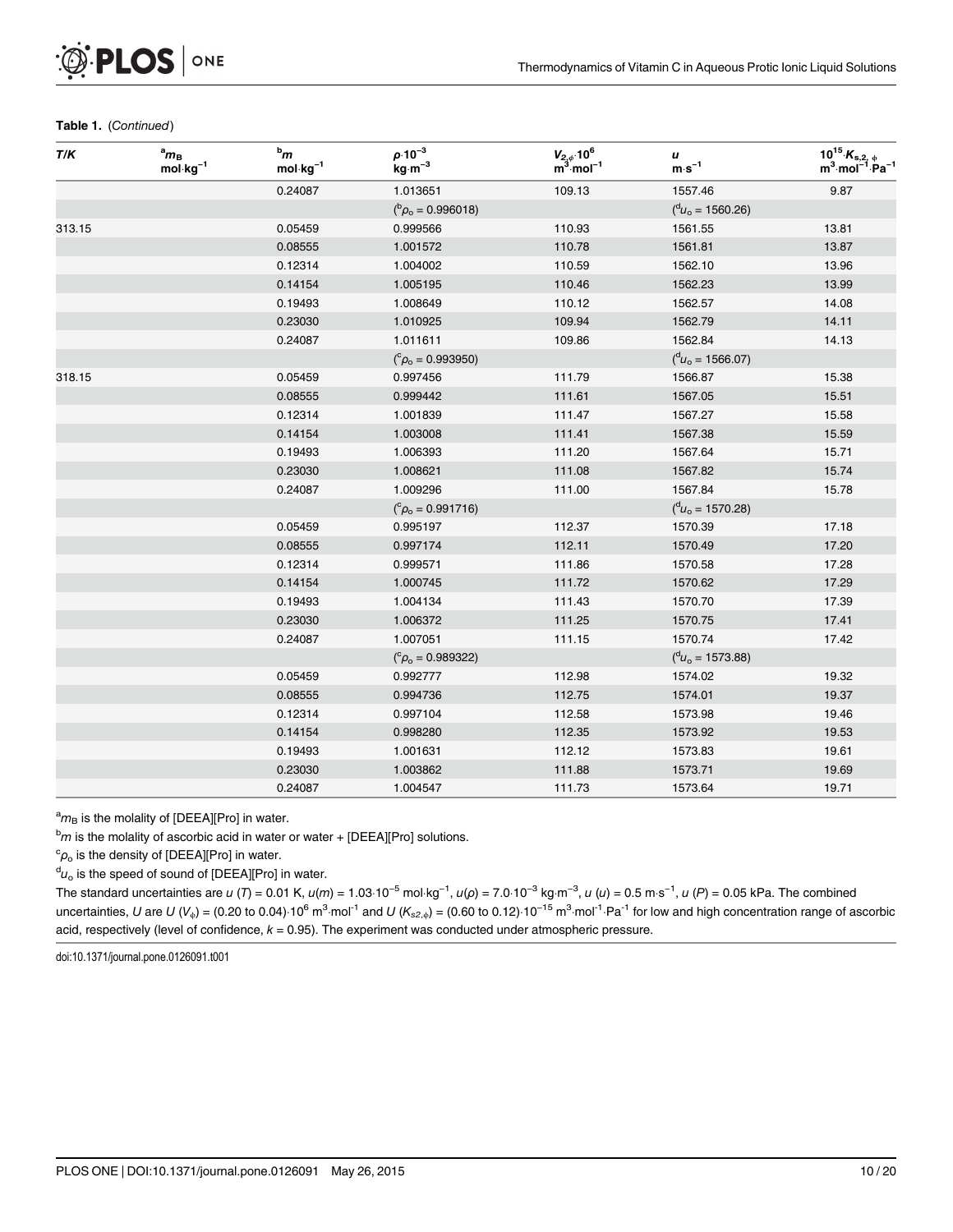$(Table 1)$  by using the following Eqs  $(1)$  and  $(2)$ :

$$
V_{2,\phi} = \lceil M/\rho \rceil - \left[ (\rho - \rho_o) / (m \cdot \rho \cdot \rho_o) \right] \tag{1}
$$

$$
K_{s,2,\phi} = \left[ \begin{matrix} \kappa s \cdot M \\ \rho \end{matrix} \right] - \left[ \left( \kappa_s^o \cdot \rho - \kappa_s \rho_o \right) / \left( m \cdot \rho \cdot \rho_o \right) \right] \tag{2}
$$

where M and m are respectively, the molar mass and molality of AA;  $\rho$  and  $\rho_0$  are the densities of solution and solvent (water or water + [DEEA][Pro]),  $\kappa_s$  and  $\kappa_s$ <sup>o</sup> are the isentropic compressibilities of solution and solvent, respectively.

The experimentally measured densities and speeds of sound of the solutions were used to evaluate the isentropic compressibility,  $\kappa_s$  as: $\kappa_s = u^{-2} \rho^{-1}$ . The combined uncertainties in  $V_2$ . <sub> $\phi$ </sub>values resulting from experimentally measured quantities[ $u(m) = 1.03 \cdot 10^{-5}$  mol·kg<sup>-1</sup>,  $u(\rho) =$ 7.0⋅10<sup>-3</sup>kg⋅m<sup>-3</sup>,u (*T*) = 0.01 K]ranges from (0.20 to 0.04). 10<sup>6</sup> m<sup>3</sup>⋅mol<sup>-1</sup>at (≤ 0.05 mol⋅kg<sup>-1</sup>) and high concentration range of AA, respectively and combined uncertainties in  $K_{s,2, \phi}$  values ranges from(0.60 to 0.12)· $10^{-15}$ m<sup>3</sup>·mol<sup>-1</sup>·Pa<sup>-1</sup>at low and high concentration range of AA, respectively (level of confidence,  $k = 0.95$ ).

The  $V_{2,\phi}$ and  $K_{s,2,\phi}$ values [\(Table 1\)](#page-3-0) of AAin water increase with increase in concentration of AA and temperature, whereas in aqueous [DEEA][Pro] solutions  $V_{2,\phi}$  values decrease with increase in concentration of AA. The variation of  $V_{2,\phi}$ versus molality of AA in water at different temperature is shown in  $Fig 1$ . In this plot,  $V_{2,\phi}$  value increase as color of the figure change from dark blue region to dark orange region. The $K_{s,2,\phi}$ value of AA in water and in aqueous solutions of [DEEA][Pro] are negative as well positive (at high temperature and cosolute concentration). For ionic compounds in water, highly negative  $K_{s,2,\phi}$  values have been observed, whereas for hydrophobic solute $K_{s,2,\phi}$ values are positive and for uncharged hydrophilic solutes,  $K_{s,2,\phi}$  values are





doi:10.1371/journal.pone.0126091.g001

PLOS ONE

| 340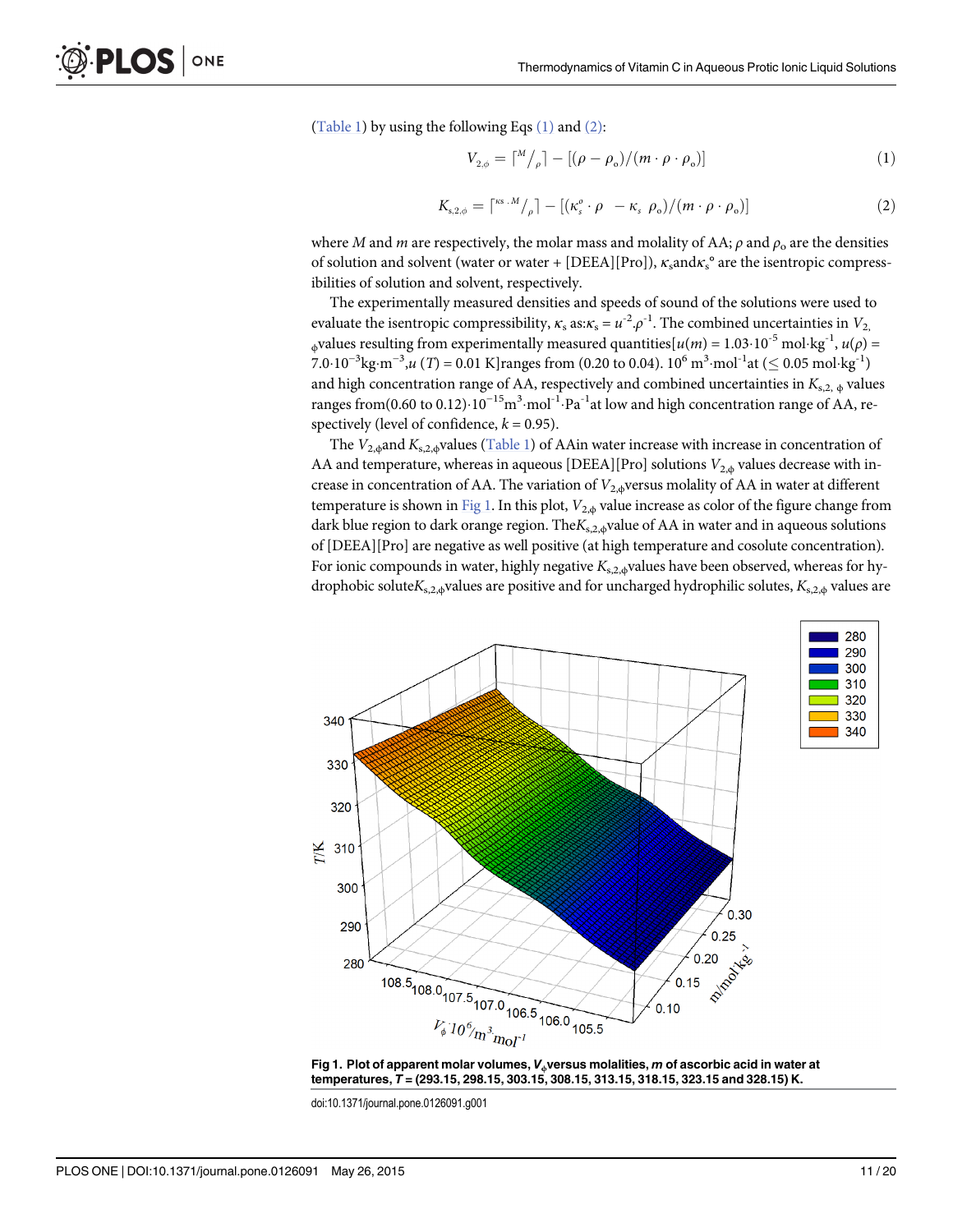<span id="page-11-0"></span>intermediate (small and negative). Negative  $K_{s,2,\phi}$ values suggest that, AA gets hydrated due to electrostricted water molecules in the vicinity of hydrophilic groups of AA. At high temperature and cosolute ([DEEA][Pro]) concentration,  $K_{s,2,\phi}$  values increase and become positive, which indicate the removal of electrostricted water around the solute (AA) molecules. Due to the presence of both hydrophilic and hydrophobic groups in AA, the  $K_{s,2,\phi}$  values obtained reflects the competition between various types of interactions between AA and solvent [[32](#page-18-0)].

#### 3.2 Infinite dilution partial molar volume and partial molar isentropic compression

Infinite dilution partial molar volume( $V_2^{\circ} = V_2^{\circ}$ ) and partial molar isentropic compression( $K^{\circ}$ <sub>s,2</sub>)  $= K^{\circ}_{s,2,\phi}$ ) has been evaluated by least-square fitting to the corresponding data as Eqs (3) and (4):

$$
V_{2,\phi} = V_2^{\circ} + S_V m \tag{3}
$$

$$
K_{s,2,\phi} = K_{s,2}^{\circ} + S_K m \tag{4}
$$

where  $S_v$  and  $S_K$  are respective experimental slopes. Apparent molar volume,  $V_{2,\phi}$  of AA in water has been reported by various workers  $[33, 49 - 52]$  $[33, 49 - 52]$  $[33, 49 - 52]$  $[33, 49 - 52]$  $[33, 49 - 52]$  $[33, 49 - 52]$  and in few reports,  $V_{2,\phi}$  values were determined without considering the ionization of AA. Ayranci et al. [\[33\]](#page-18-0) studied the volumetric properties of AA in 0.01 M HCl solutions, by suppressing the ionization of AA. A modified Debye-Huckel equation was proposed by Hakin, Mudrack, &Beswick  $[49]$  $[49]$  to consider the partial dissociation of AA in water, since at high concentration of weak acid, degree of hydrolysis is small, later some workers reported the volumetric properties of AA in water [\[50](#page-18-0)–[52\]](#page-18-0) without considering the dissociation of AA. Dhondgeet al.  $[40]$  have reported that at low concentration the effect of hydrolysis of AA on volumetric properties are assumed to be negligible (as it lies in the range of uncertainties), whereas at high concentration it is smaller due to decrease in the degree of hydrolysis. In this work,  $V_{2,\phi}$  values of AA were determined by assuming that the effect of hydrolysis of AA on apparent molar volume is very small and negligible  $[40]$  $[40]$ . The  $V_2^{\circ}$  and  $K^{\circ}_{s,2}$ values of AA in water agree well the literature values [\[32,](#page-18-0)[29](#page-17-0)[,33](#page-18-0),[49](#page-18-0)-[50,52\]](#page-18-0) and are given in Tables [2](#page-12-0) and [3,](#page-12-0) respectively. The  $V_2^{\circ}$ values of AA increase with concentration of [DEEA][Pro] and temperature, which indicate an increase in interactions between ions of [DEEA][Pro] (−NH<sub>3</sub><sup>+</sup>, C<sub>2</sub>H<sub>5</sub>COO<sup>-</sup>) and AA, which may be due to the dominance of hydrophilic-ionic interactions. Both negative and positive  $K^{\circ}_{s,2}$  values were observed for AA in water and also in presence of [DEEA][Pro], which increase with concentration of PIL and temperature, thus indicating reduction in the electrostriction.

The influence of PIL on solvation behaviour of AA can be studied on the basis of partial molar volumes of transfer,  $(\Delta_t V_2^{\circ}$  and  $\Delta_t K^{\circ}$ , which is considered to be free from solute-solute interactions, and werecalculated using  $Eq(5)$ :

$$
\Delta_t X_2^o = X_2^o \text{ (in aqueous [DEEA][Pro] solutions)} - X_2^o \text{ (in water)} \tag{5}
$$

where  $\Delta_t X_2^{\circ} = (\Delta_t V_2^{\circ} \text{ or } \Delta_t K^{\circ}, z)$ ,  $X_2^{\circ} = (V_2^{\circ} \text{ or } K^{\circ}, z)$ , the plot of  $\Delta_t V_2^{\circ}$ versus  $m_B$  has been illus-trated in [Fig 2a](#page-13-0) and  $\Delta_t K^{\circ}$ <sub>s,2</sub> versus  $m_B$  in [Fig 2b.](#page-13-0) The transfer parameters ( $\Delta_t V_2^{\circ}$  and  $\Delta_t K^{\circ}$ <sub>s,2</sub>) are positive and increase with concentration of newly synthesized PIL (synthesis is shown in [Fig 3\)](#page-13-0) and temperature. The  $\Delta_t V_2^{\circ}$  values increase with cosolute (PIL) concentration, however a slight decrease in  $\Delta_t V_2^{\circ}$  values from  $m_B \approx (0.10 \text{ to } 0.15) \text{ mol·kg}^{-1}$  have been observed, whereas  $\Delta_t K$ °s,2 values increase continuously with PIL concentration at all temperature. This behaviour in  $\Delta_{\rm t}V_2^{\rm o}$  values for AA is different (only between [0.10 to 0.15] mol·kg<sup>−1</sup>) as compared to  $\Delta_{\rm t}K^{\rm o}_{\rm s,2}$ values. The observed difference may be due to the fact that apparent molar isentropic compression is more sensitive parameter as compared to apparent molar volume  $[44]$  $[44]$  $[44]$  in measuring the structural changes occurring in solutions.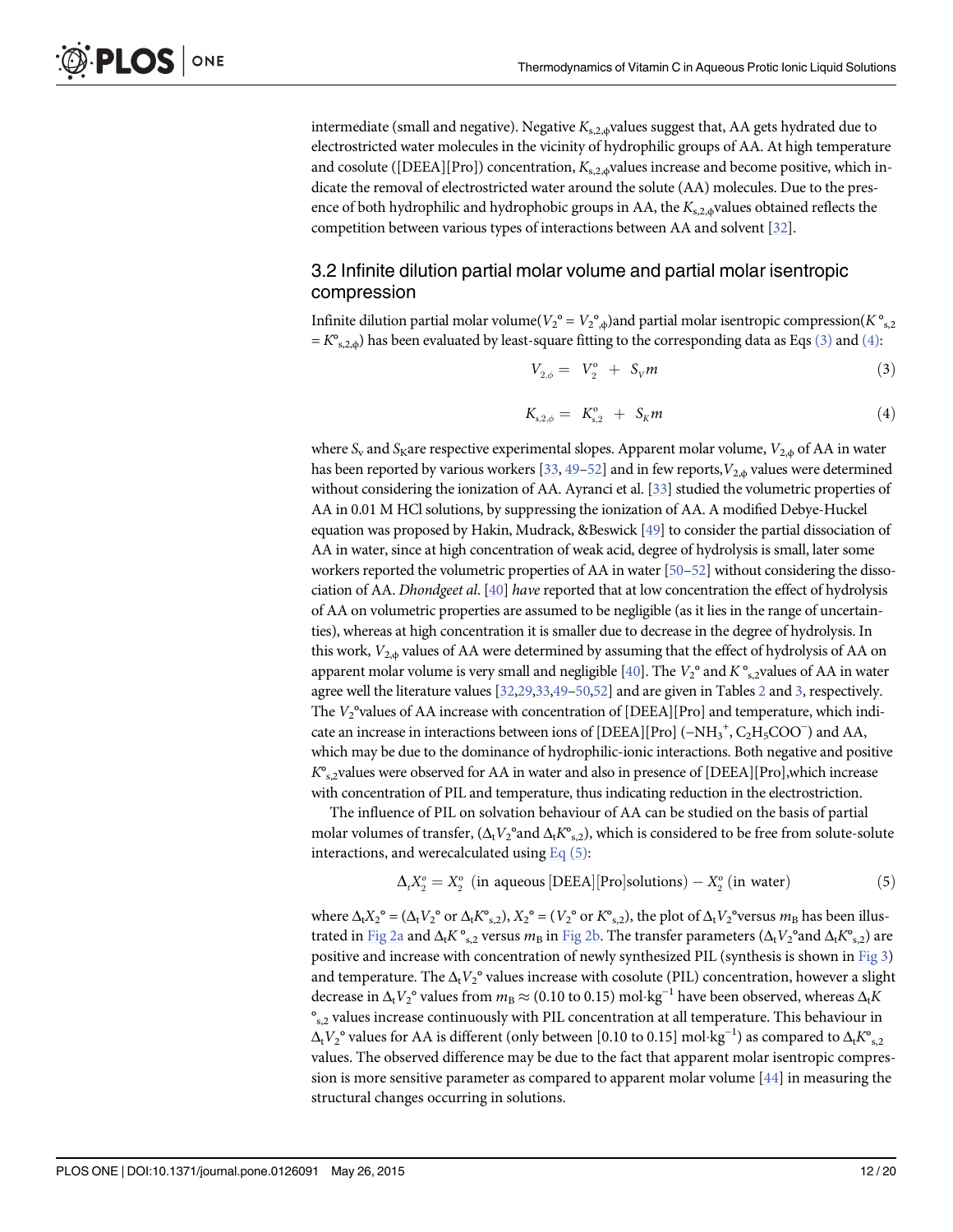<span id="page-12-0"></span>

|                                      | Table 2. Infinite dilution partial molar volumes, $V_2$ <sup>o</sup> of ascorbic acid in water and in aqueous solutions of [DEEA][Pro]at T = (293.15 to 328.15) K. |                                                                                                       |                                                           |                                                                                   |                          |                          |                          |                          |  |  |
|--------------------------------------|--------------------------------------------------------------------------------------------------------------------------------------------------------------------|-------------------------------------------------------------------------------------------------------|-----------------------------------------------------------|-----------------------------------------------------------------------------------|--------------------------|--------------------------|--------------------------|--------------------------|--|--|
| $\mathrm{^{a}m_{B}}$ /<br>$mol·kg-1$ |                                                                                                                                                                    |                                                                                                       | $V_2$ ° 10 <sup>6</sup> /m <sup>3</sup> mol <sup>-1</sup> |                                                                                   |                          |                          |                          |                          |  |  |
| $T/K =$                              | 293.15                                                                                                                                                             | 298.15                                                                                                | 303.15                                                    | 308.15                                                                            | 313.15                   | 318.15                   | 323.15                   | 328.15                   |  |  |
| 0.00                                 | 105.07<br>±0.01 <sup>b</sup>                                                                                                                                       | 105.76±0.01                                                                                           | 106.25±0.01                                               | 106.94±0.01                                                                       | 107.51±0.01              | 107.86±0.01              | 108.44±0.01              | 108.93±0.01              |  |  |
| $(0.85)^{\circ}$<br>(0.81)           |                                                                                                                                                                    |                                                                                                       | (0.83)                                                    | (1.21)                                                                            | (0.99)                   | (1.36)                   | (1.40)                   | (1.13)                   |  |  |
|                                      |                                                                                                                                                                    | $[105.95^d, 103.46^e, 106.49^f,$<br>105.17 <sup>9</sup> ,105.40 <sup>h,1</sup> ,105.38 <sup>j</sup> ] |                                                           | $[106.98^{\circ}, 104.98^{\circ}]$<br>107.08 <sup>f</sup> , 106.97 <sup>9</sup> ] |                          | $[107.94^{\circ}]$       |                          |                          |  |  |
| 0.10                                 | 107.03±0.03<br>$(-3.95)$                                                                                                                                           | 108.05±0.04 (-4.03)                                                                                   | 108.76±0.04<br>(-4.93)                                    | 109.50±0.07<br>$(-6.87)$                                                          | 110.25±0.08<br>(-6.01)   | 110.75±0.06<br>$(-6.50)$ | 111.45±0.06<br>$(-5.97)$ | 112.03±0.07<br>$(-6.31)$ |  |  |
| 0.15                                 | 107.00±0.06<br>$(-3.53)$                                                                                                                                           | 107.89±0.04 (-2.60)                                                                                   | 108.72±0.06<br>$(-2.46)$                                  | 109.53±0.04<br>$(-2.31)$                                                          | 110.30±0.04<br>$(-2.61)$ | 110.02±0.05<br>$(-1.98)$ | 111.68±0.04<br>$(-2.28)$ | 112.33±0.03<br>$(-2.54)$ |  |  |
| 0.20                                 | 107.90±0.08<br>$(-4.66)$                                                                                                                                           | $108.71\pm0.05$ (-3.81)                                                                               | 109.55±0.06<br>$(-3.92)$                                  | 110.33±0.06<br>$(-4.66)$                                                          | 111.07±0.09<br>$(-5.81)$ | 111.77±0.08<br>$(-4.19)$ | 112.46±0.04<br>$(-2.74)$ | 113.08±0.03<br>$(-1.99)$ |  |  |
| 0.25                                 | 108.02±0.04<br>$(-6.09)$                                                                                                                                           | 108.90±0.04 (-5.01)                                                                                   | 109.75±0.05<br>$(-5.48)$                                  | 110.52±0.03<br>$(-5.74)$                                                          | 111.27±0.02<br>$(-5.83)$ | 111.98±0.02<br>$(-4.01)$ | 112.66±0.03<br>$(-6.29)$ | 113.32±0.05<br>$(-6.39)$ |  |  |

<sup>a</sup>m<sub>B</sub>, molality of [DEEA][Pro] in water.

<sup>b</sup>standard deviation.  ${}^cS_v$  /m<sup>3</sup>·kg·mol<sup>-2</sup>. olality or <sub>[</sub><br>trd deviat<br>∙kg·mol<sup>−2</sup> <sup>d</sup>Ref [\[32\]](#page-18-0). <sup>e</sup>Ref [\[33\]](#page-18-0). f Ref [\[49](#page-18-0)]. <sup>g</sup>Ref [\[50\]](#page-18-0). <sup>h</sup>Ref <u>[52</u>].

<sup>i</sup>Ref [<u>29</u>].

doi:10.1371/journal.pone.0126091.t002

#### [Table 3.](#page-11-0) Infinite dilutionpartial molar isentropic compression, K°<sub>s</sub>,2 of ascorbic acid in water and in aqueous solutions of [DEEA][Pro]at T = (293.15 to 328.15) K.

|                                                  | 1299. 19 10 920. 191 N.    |                                                   |                           |                                                                                       |                            |                      |                      |                      |  |  |
|--------------------------------------------------|----------------------------|---------------------------------------------------|---------------------------|---------------------------------------------------------------------------------------|----------------------------|----------------------|----------------------|----------------------|--|--|
| $\mathrm{^{a}m_{\mathrm{B}}/mol\cdot$ kg $^{-1}$ |                            |                                                   |                           | $\kappa$ °s.2' 10 <sup>-15</sup> / m <sup>3</sup> ·mol <sup>-1</sup> Pa <sup>-1</sup> |                            |                      |                      |                      |  |  |
| $T/K =$                                          | 293.15                     | 298.15                                            | 303.15<br>Ascorbic acid   | 308.15                                                                                | 313.15                     | 318.15               | 323.15               | 328.15               |  |  |
| 0.00                                             | $-12.25\pm0.01^{b}$        | $-8.68 \pm 0.02$                                  | $-5.60 \pm 0.02$          | $-4.08 \pm 0.01$                                                                      | $-0.08 \pm 0.01$           | $1.03 \pm 0.02$      | $2.48 \pm 0.01$      | $3.97 \pm 0.02$      |  |  |
|                                                  | $(1.23)^c$                 | (1.38)                                            | (1.19)                    | (1.21)                                                                                | (1.11)                     | (1.38)               | (1.26)               | (1.22)               |  |  |
|                                                  |                            | $[-8.04^{\circ}, -7.10^{\circ}]$<br>$-9.00^{t}$ ] |                           | $[-4.06^{\circ}, -4.00^{\circ}]$                                                      |                            | $[0.99^{\circ}]$     |                      |                      |  |  |
| 0.10                                             | $-3.64 \pm 0.02$<br>(1.27) | $1.04 \pm 0.01$<br>(1.18)                         | $4.50 \pm 0.04$<br>(1.16) | $6.14 \pm 0.01$<br>(1.21)                                                             | $10.48 \pm 0.01$<br>(1.69) | 12.73±0.03<br>(1.38) | 14.36±0.01<br>(1.04) | 16.11±0.02<br>(1.06) |  |  |
| 0.15                                             | $-2.20 \pm 0.01$<br>(0.83) | $1.85 \pm 0.03$<br>(0.91)                         | $5.27 \pm 0.01$<br>(0.80) | 7.07±0.02<br>(0.78)                                                                   | 11.38±0.01<br>(0.81)       | 13.48±0.01<br>(0.93) | 15.08±0.01<br>(0.72) | 17.25±0.02<br>(0.80) |  |  |
| 0.20                                             | $-1.81 \pm 0.01$<br>(1.08) | $2.18 \pm 0.02$<br>(1.01)                         | $5.80 \pm 0.02$<br>(1.04) | 7.68±0.01<br>(0.97)                                                                   | 11.87±0.01<br>(1.14)       | 13.70±0.03<br>(1.04) | 15.38±0.01<br>(0.91) | 17.83±0.02<br>(0.90) |  |  |
| 0.25                                             | $-0.46 \pm 0.01$<br>(1.80) | $3.48 \pm 0.01$<br>(1.54)                         | $7.24 \pm 0.01$<br>(1.62) | $9.37 \pm 0.02$<br>(1.98)                                                             | 13.73±0.02<br>(1.69)       | 15.32±0.03<br>(1.94) | 17.10±0.01<br>(1.37) | 19.20±0.01<br>(2.12) |  |  |

<sup>a</sup>m<sub>B</sub>, molality of [DEEA][Pro] in water.

<sup>b</sup>standard deviation. olality or <sub>[</sub><br>trd deviat<br>∙kg·mol<sup>−2</sup>

 ${}^cS_v$  /m<sup>3</sup>·kg·mol<sup>-2</sup>·Pa<sup>-1</sup>.

<sup>d</sup>Ref [\[32\]](#page-18-0).

<sup>e</sup>Ref [\[52\]](#page-18-0).

<sup>f</sup>Ref [<u>29</u>].

doi:10.1371/journal.pone.0126091.t003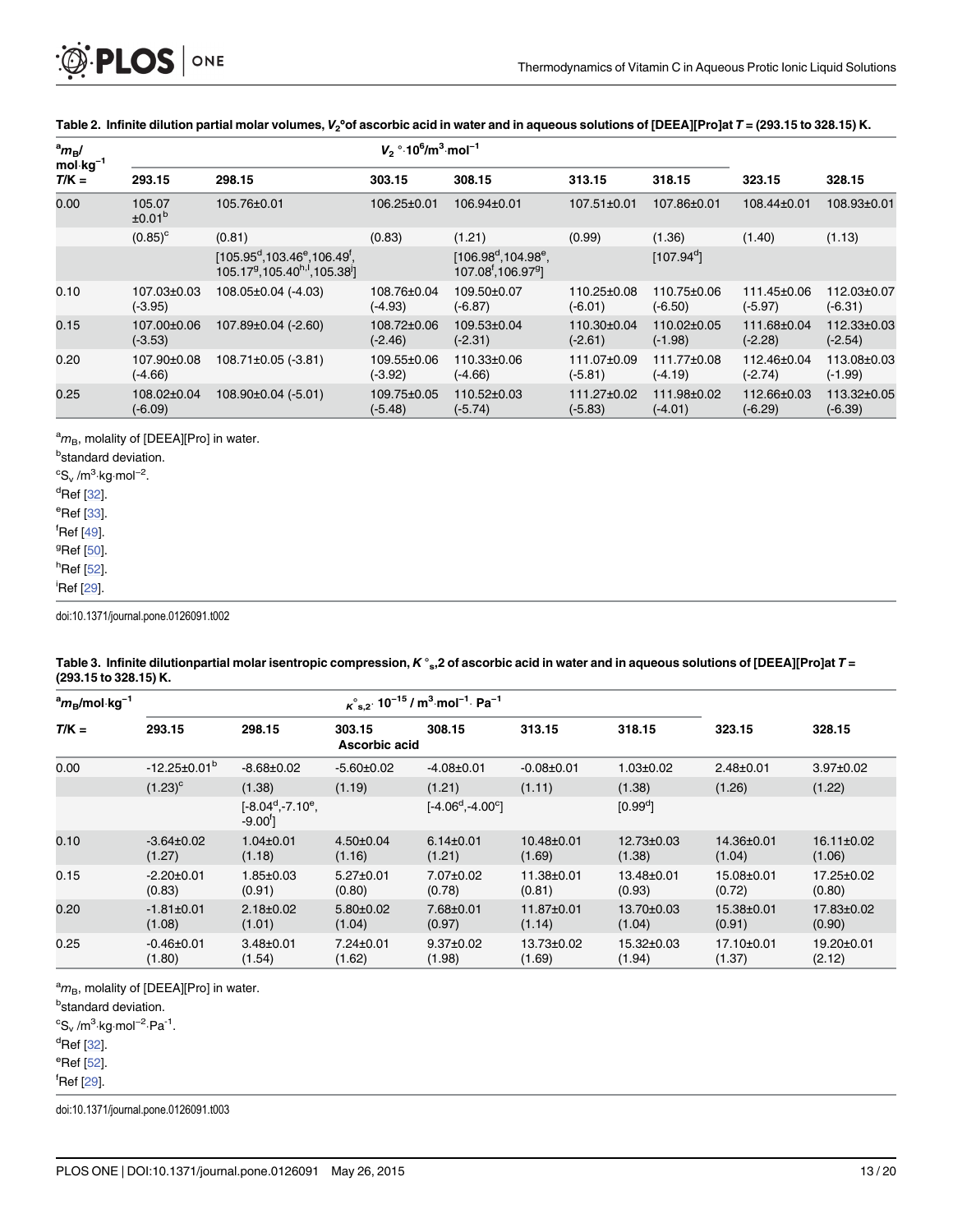<span id="page-13-0"></span>

[Fig 2. P](#page-11-0)lots of volumes of transfer( $\Delta_t V_2^{\circ}$ and  $\Delta_t K^{\circ}$ <sub>s,2</sub>) versus molalities,  $m_B$  of [DEEA][Pro] of ascorbic acid. a)  $\Delta$ tV<sub>2</sub>°versus m<sub>B</sub>; b)  $\Delta$ tK<sup>o</sup>s,<sub>2</sub> versus m<sub>B</sub> at temperatures, T =  $\bullet$ , 293.15 K; =, 298.15 K;  $\blacktriangle$ , 303.15 K;  $\times$ , 308.15 K, \*, 313.15 K, ☼, 318.15 K, +, 323.15 K,-, 328.15 K.

doi:10.1371/journal.pone.0126091.g002

Ascorbic acid has a five membered ring containing two carbonyl groups and exists as  $[53]$  $[53]$ conjugate ene-diol (having two unstable keto form and one stable ene-diol form) as shown in [Fig 4](#page-14-0). The enol form is stable and is delocalized, as shown in [Fig 4.](#page-14-0)

The two possible forms of AAin solutions are: 1,2 diketone (X) and 1,3-diketone (Y) as shown in [Fig 4](#page-14-0), and these forms rapidly interconvert [\(Fig 4\)](#page-14-0). AA contains two acidic protons, namely, H<sub>α</sub> and H<sub>β</sub>(I of [Fig 4](#page-14-0)), on dissociation of any of these protons, ascorbate ion is formed. The stability of respective ascorbate ion formed determines the acidity of proton (H<sub>α</sub> or H<sub>β</sub>). As shown in [Fig 4](#page-14-0), structure A has one more equally contributing resonating structure B [\[53\]](#page-18-0), there-fore the stability of conjugate base on removal of H<sub>β</sub> is more (shown in I of [Fig 4](#page-14-0)) as compared to conjugate base generated on removal of  $H_{\alpha}$  (shown in II of [Fig 4](#page-14-0)). The carboxylate anion of [DEEA][Pro] will probably interact more strongly with  $H_\beta$  (most acidic hydrogen), which may be responsible for positive transfer volumes ( $\Delta_t V_2^{\circ}$  or  $\Delta_t K^{\circ}$ <sub>s,2</sub>), further, it has been observed that these interactions dominate over the whole concentration range of PIL. Aryanci et al. [\[33](#page-18-0)] studied the solvation behaviour of AA in aqueous sodium chloride solutions (in 0.01 M HCl) and they observed no regular trend in  $\Delta_t V_2^{\circ}$  values for AA, and suggested that the irregular trend in  $\Delta_t V_2^{\circ}$  values indicate the presence of complex interactions between solute and cosolute in aqueous NaCl solutions (containing background 0.01 M HCl). However, in the present study, regular trend observed in  $\Delta_t V_2^{\circ}$  and  $\Delta_t K^{\circ}_{s,2}$  values suggest that with increase in PIL concentration and temperature, the hydrophilic-ionic types of interactions become more favorable.

The  $\Delta_t V_2^{\circ}$  and  $\Delta_t K^{\circ}$  values can be interpreted in terms of structural interaction model [[54\]](#page-19-0) and group additivity model  $[55]$  $[55]$  $[55]$ . According to these models  $[54–55]$  $[54–55]$ , the type of interactions between AA and [DEEA][Pro] in ternary solutions can be classified as: a)Hydrophobic—cation interactions between hydrophobic parts of AA and—NH<sub>3</sub><sup>+</sup> of PIL; b) Hydrophilic—cation interactions between (–OH,—C = O, and—O–) groups of AA and  $-NH_3^+$ ; c) Hydrophobic anion interactions between hydrophobic parts of AA and  $\rm{C_2H_5COO^-};$  d) Hydrophilic—hydrophobic interactions between the hydrophilic groups of AA and hydrophobic parts of [DEEA] [Pro]. According to the structural interaction model [\[54](#page-19-0)], type(a, c and d)interactions are repulsive as the groups involved are incompatible or inability of the groups to orient water,



[Fig 3. S](#page-11-0)ynthesis of diethylethanolammonium propanoate [DEEA][Pro].

doi:10.1371/journal.pone.0126091.g003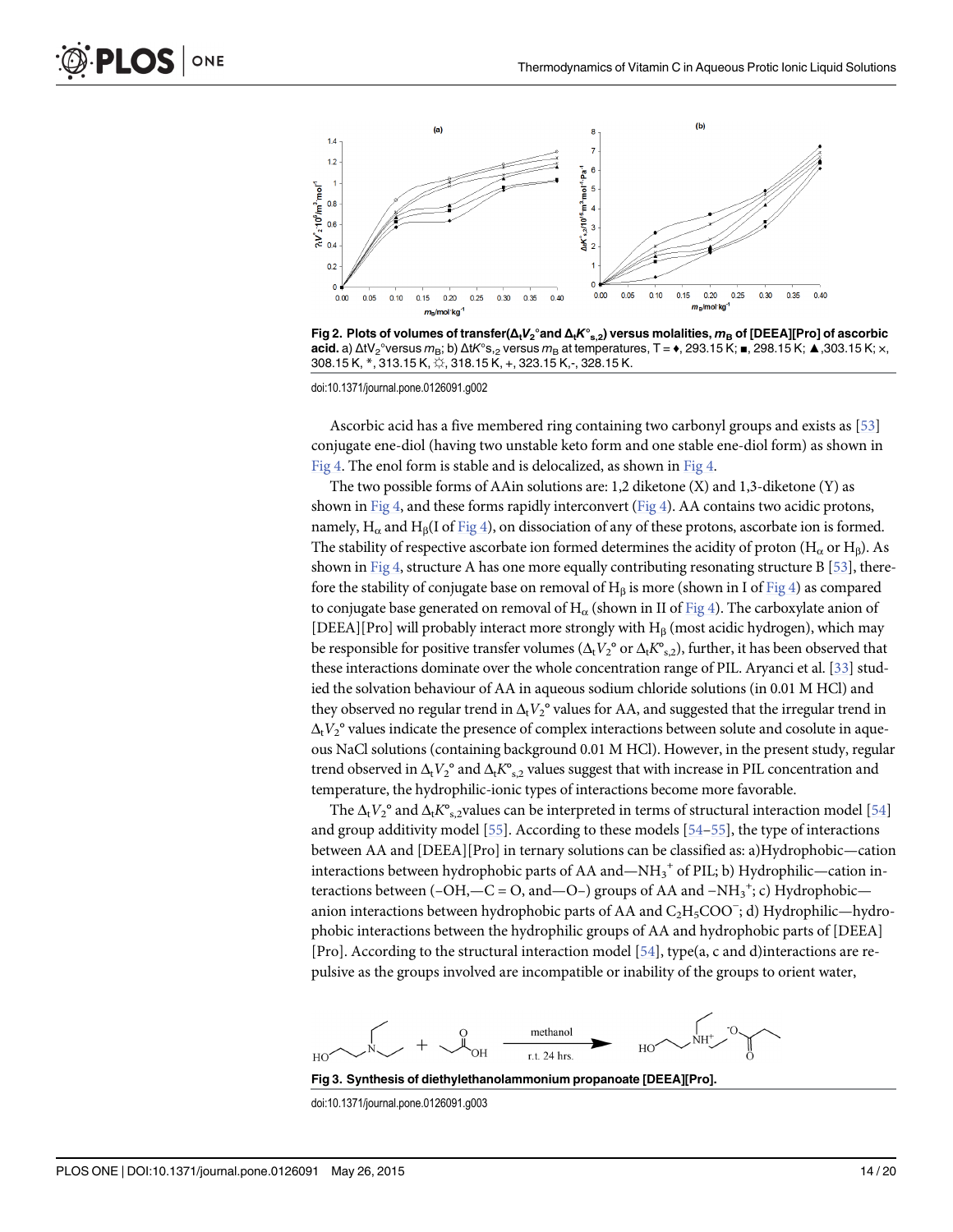

[Fig 4. 1](#page-13-0),2 Diketone (X) and 1,3-diketone (Y) form of ascorbic acid and their interconversion. doi:10.1371/journal.pone.0126091.g004

contribute negative volume. Interactions of type b contribute positive to transfer volume due to the overlap of hydration co-sphere of ions of [DEEA][Pro] and hydrophilic groups (–OH,—  $C = O$ , and  $-O$  of AA, which leads to a decrease in structure-breaking tendency of ion and thus reduction of electrostriction. Transfer volumes  $(\Delta_t V_2^{\circ}$  and  $\Delta_t K^{\circ}_{s,2})$  increase with cosolute concentration and temperature, which indicate dominance of hydrophilic-ionic interactions (type b) over hydrophobic type of interactions. The positive  $\Delta_t V_2^{\circ}$  values of AA in presence of NaCl [\[33](#page-18-0)] and in PEG3350[\[29\]](#page-17-0) have also been reported, which also suggests the dominance of hydrophilic type of interactions.

Thethermal expansion coefficients  $(\partial {V_2}^o / \partial T)_{\rm P}$  and its second derivatives  $(\partial^2 {V_2}^o / \partial T^2)_{\rm P}$ have been calculated by using the following  $Eq(6)$ :

$$
V_2^o = \nu_o + \nu_1 T + \nu_2 T^2 \tag{6}
$$

where  $v_0$ ,  $v_1$  and  $v_2$  are constants. The derivative of  $V_2^{\circ}$  with respect to temperature at constant pressure i.e.  $(\partial V_2^{\circ}/\partial T)$  for AA in water and in presence of [DEEA][Pro] is given in [Table 4.](#page-15-0) Hepler [[56\]](#page-19-0) used a mathematical equation, to deduce information regarding structure-making

or-breaking ability of an ion in solution. According to Hepler's [\[56\]](#page-19-0) criteria:  $({\delta c_{p_2} \over \delta P})_{-T}$  =

 $-\,T\,\left(\frac{\partial^{-2}V_2^o}{\partial T^2}\right)_P$  , negative  $(\partial^2V_2^o/\partial T^2)_P$  values obtained for AA in water and in aqueous PIL solutions suggest that AA behave as structure breaker (chaotropes). Banipal et al.[\[32\]](#page-18-0) and Dhonge et. al. [\[40\]](#page-18-0) have also reported that AA behaves as structure breaker in water.

#### 3.3 Interaction coefficients

Pair ( $Y_{AB}$ ) and triplet ( $Y_{ABB}$ ) volumetric and compressioninteraction coefficients have been calculated from corresponding volume of transfer  $(\Delta_t V_2^{\circ}$  or  $\Delta_t K^{\circ}_{s,2})$  based on McMillan-Mayer

<span id="page-14-0"></span>**LOS** 

ONE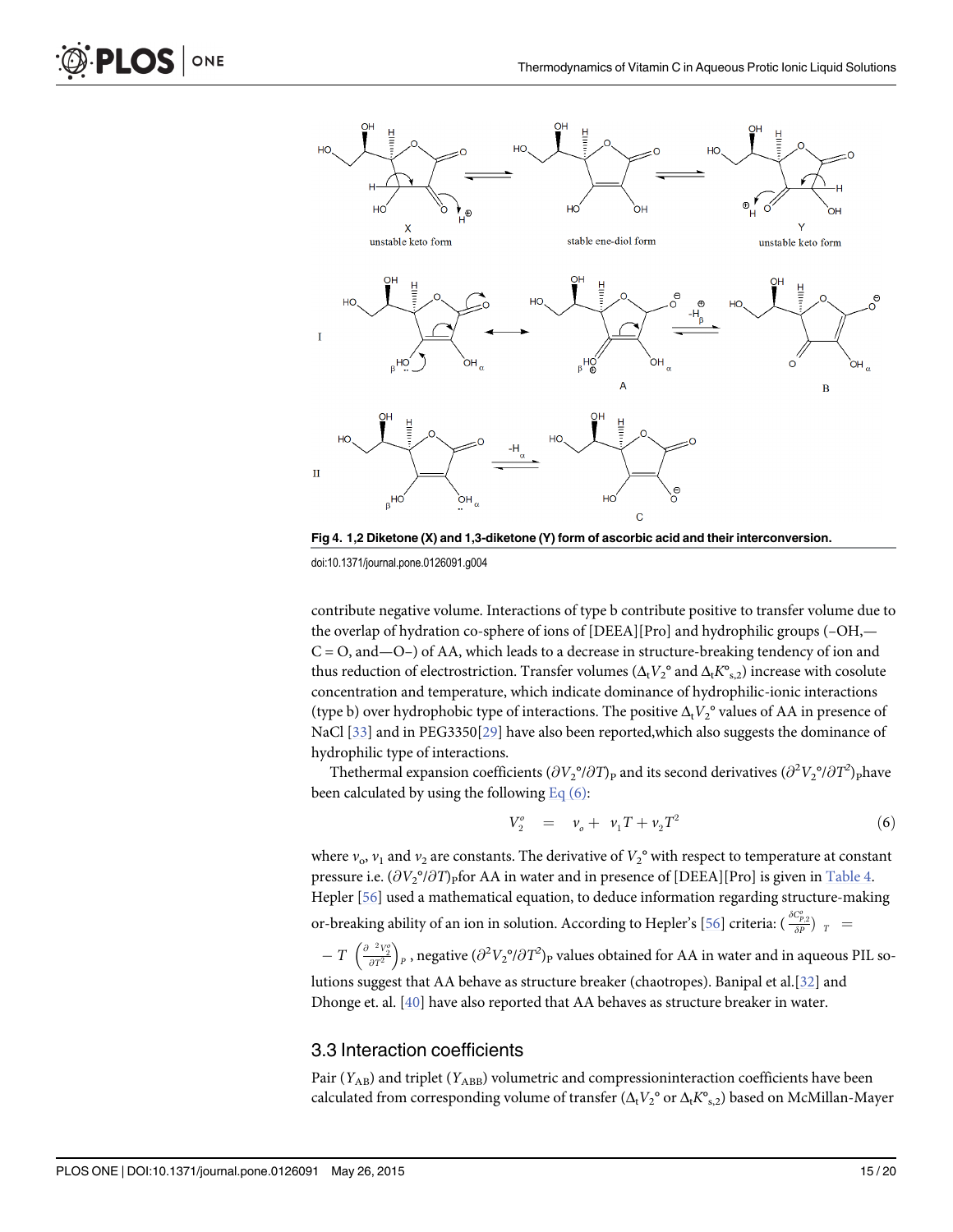<span id="page-15-0"></span>

[Table 4.](#page-14-0) Partial molar expansion coefficients, ( $\partial$ V2 $\infty$ / $\partial$ T)<sub>P</sub> and ( $\partial^2$ V2 $\infty$ / $\partial$ T $^2$ )<sub>P</sub> of ascorbic acid) in water and in aqueous [DEEA][Pro] solutions at

| temperatures, $T = (293.15 \text{ to } 328.15) \text{ K.}$ |        |                                                         |        |        |        |        |        |        |                 |                                                                           |
|------------------------------------------------------------|--------|---------------------------------------------------------|--------|--------|--------|--------|--------|--------|-----------------|---------------------------------------------------------------------------|
| $m_{\rm B}$ /mol·kg <sup>-1</sup>                          |        | $(\partial V_2^{\infty}/\partial T)_P$ .10 <sup>6</sup> |        |        |        |        |        |        | SD <sup>*</sup> | $\langle \partial^2 V_2^{\infty}/\partial T^2 \rangle_P$ .10 <sup>6</sup> |
|                                                            |        | $m^3$ ·mol <sup>-1</sup> ·K <sup>-1</sup>               |        |        |        |        |        |        |                 | $m^3 \cdot mol^{-1} \cdot K^{-2}$                                         |
|                                                            | T/K    |                                                         |        |        |        |        |        |        |                 |                                                                           |
|                                                            | 293.15 | 298.15                                                  | 303.15 | 308.15 | 313.15 | 318.15 | 323.15 | 328.15 |                 |                                                                           |
| 0.00                                                       | 0.129  | 0.123                                                   | 0.118  | 0.112  | 0.106  | 0.101  | 0.095  | 0.089  | 0.07            | $-0.001$                                                                  |
| 0.10                                                       | 0.176  | 0.166                                                   | 0.155  | 0.145  | 0.135  | 0.124  | 0.114  | 0.104  | 0.08            | $-0.002$                                                                  |
| 0.15                                                       | 0.181  | 0.173                                                   | 0.165  | 0.156  | 0.148  | 0.140  | 0.131  | 0.123  | 0.01            | $-0.002$                                                                  |
| 0.20                                                       | 0.173  | 0.166                                                   | 0.159  | 0.152  | 0.145  | 0.138  | 0.131  | 0.124  | 0.01            | $-0.001$                                                                  |
| 0.25                                                       | 0.177  | 0.170                                                   | 0.162  | 0.155  | 0.147  | 0.139  | 0.132  | 0.124  | 0.02            | $-0.002$                                                                  |

\*SD—standard deviation.

doi:10.1371/journal.pone.0126091.t004

theory  $[57]$  $[57]$  of solutionsby using Eq  $(7)$ :

$$
\Delta_t Y_2^o = 2Y_{AB} m_B + 3Y_{ABB} m_B^2 \tag{7}
$$

where A denotes AA and B denotes PIL ([DEEA][Pro]). Constants  $Y_{AB}(V_{AB}$  or  $K_{AB})$  and  $Y_{ABB}(V_{ABB}$  or $K_{ABB}$ ) are pair and triplet volumetric or compressioninteraction coefficients, respectively. Pair interaction coefficients,  $Y_{AB}$  contribute positively and triplet coefficients,  $Y_{ABB}$ . can contribute negatively (Tables  $\frac{5}{2}$  and  $\frac{6}{2}$  $\frac{6}{2}$  $\frac{6}{2}$ ). Pair volumetric interaction coefficients,  $Y_{AB}$ are found to be positive and triplet interaction coefficients,  $Y_{ABB}$  are negative, at all temperatures. Overall, triplet volumetric interaction coefficients, YABB are small, which indicate that the interactions between AA and [DEEA][Pro] are mainly pair wise. Positive values of both  $V_{AB}$  and  $K_{AB}$  parameters suggest that interactions occur due to the overlap of hydration co-spheres of AA and ions of PIL.

#### **Conclusions**

The volumetric and compressiontransfer volumes ( $\Delta_t V_2^{\circ}$  and  $\Delta_t K^{\circ}$ <sub>s,2</sub>) for AA in presence of diethylethanolammonium propionate ([DEEA][Pro]) were found to be positive, which increase with increase in concentration of [DEEA][Pro] and temperature. The positive  $\Delta_t V_2^{\circ}$  and  $\Delta_{t}K^{o}$ <sub>s.2</sub>values suggest the dominance of hydrophilic-ionic type of interactions between the ions

Table 5. The pair,  $V_{\text{AR}}$  and triplet,  $V_{\text{AR}}$  interaction coefficients for ascorbic acid in aqueous[DEEA] [Pro]solutions at  $T = (293.15 \text{ to } 328.15) \text{K}.$ 

| $V_{AB}$ 10 <sup>6</sup><br>m <sup>3</sup> mol <sup>-2</sup> kg |                | $V_{ABB}$ 10 <sup>6</sup><br>$m^3$ mol <sup>-3</sup> kg <sup>2</sup> | $V_{AB}$ 10 <sup>6</sup><br>m <sup>3</sup> mol <sup>-2</sup> kg |                | $V_{\rm ABB}$ .10 <sup>6</sup><br>$m^3$ mol <sup>-3</sup> kg <sup>2</sup> |
|-----------------------------------------------------------------|----------------|----------------------------------------------------------------------|-----------------------------------------------------------------|----------------|---------------------------------------------------------------------------|
|                                                                 | $T = 293.15 K$ |                                                                      |                                                                 | $T = 298.15$ K |                                                                           |
| 10.18                                                           |                | $-11.42$                                                             | 11.84                                                           |                | $-15.16$                                                                  |
|                                                                 | $T = 303.15 K$ |                                                                      |                                                                 | $T = 308.15$ K |                                                                           |
| 13.37                                                           |                | $-17.32$                                                             | 13.89                                                           |                | $-18.25$                                                                  |
|                                                                 | $T = 313.15 K$ |                                                                      |                                                                 | $T = 318.15$ K |                                                                           |
| 15.04                                                           |                | $-20.42$                                                             | 16.39                                                           |                | $-22.04$                                                                  |
|                                                                 | $T = 323.15 K$ |                                                                      |                                                                 | $T = 328.15$ K |                                                                           |
| 17.02                                                           |                | $-23.22$                                                             | 17.65                                                           |                | $-24.01$                                                                  |

doi:10.1371/journal.pone.0126091.t005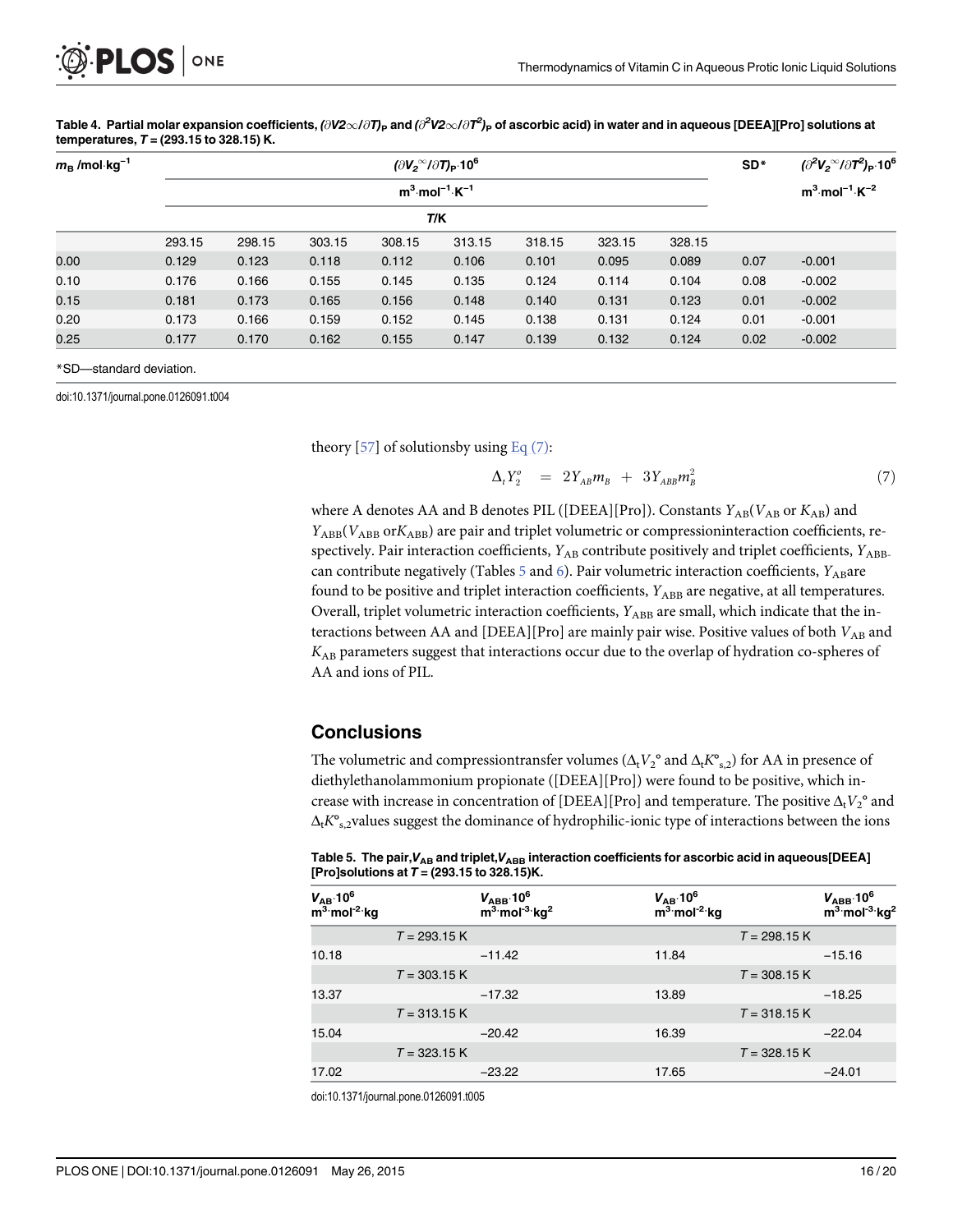| K <sub>AB</sub><br>m <sup>3.</sup> mol <sup>-2.</sup> Pa <sup>-1.</sup> kg |                | $K_{\text{ABB}}$<br>m <sup>3.</sup> mol <sup>-3.</sup> Pa <sup>-1.</sup> kg <sup>2</sup> | $K_{AB}$<br>m <sup>3</sup> ·mol <sup>-2</sup> ·Pa <sup>-1</sup> ·kg |                | $K_{ABB}$<br>m <sup>3</sup> ·mol <sup>-3</sup> ·Pa <sup>-1</sup> ·kg <sup>2</sup> |
|----------------------------------------------------------------------------|----------------|------------------------------------------------------------------------------------------|---------------------------------------------------------------------|----------------|-----------------------------------------------------------------------------------|
|                                                                            | $T = 293.15 K$ |                                                                                          |                                                                     | $T = 298.15 K$ |                                                                                   |
| 50.86                                                                      |                | $-75.33$                                                                                 | 56.52                                                               |                | $-89.24$                                                                          |
|                                                                            | $T = 303.15$ K |                                                                                          |                                                                     | $T = 308.15 K$ |                                                                                   |
| 58.07                                                                      |                | $-89.86$                                                                                 | 58.33                                                               |                | $-87.39$                                                                          |
|                                                                            | $T = 313.15 K$ |                                                                                          |                                                                     | $T = 318.15 K$ |                                                                                   |
| 60.05                                                                      |                | $-90.42$                                                                                 | 67.68                                                               |                | $-108.69$                                                                         |
|                                                                            | $T = 323.15 K$ |                                                                                          |                                                                     | $T = 328.15 K$ |                                                                                   |
| 68.33                                                                      |                | $-108.75$                                                                                | 71.29                                                               |                | $-112.65$                                                                         |

<span id="page-16-0"></span>[Table 6.](#page-15-0) The pair,  $K_{AB}$  and triplet,  $K_{ABB}$  compressibility interaction coefficients for ascorbic acid in aqueous[DEEA][Pro] solutions at temperatures,  $T = (293.15 \text{ to } 328.15) \text{ K.}$ 

doi:10.1371/journal.pone.0126091.t006

of PIL and hydrophilic sites of AA (−OH, −C = O, −O−), due to the overlap of hydration cosphere of PIL and AA.

The negative values of second derivative i.e.  $(\partial^2 V_2^{\,\mathrm{o}}/\partial T^2)_\text{P}$  obtained for AA in water and also in aqueous solutions of [DEEA][Pro] suggest that AA behave as structure breaker. The values of pair interaction coefficients ( $V_{AB}$  and  $K_{AB}$ ) were found to be positive, which further support the view that interactions occur due to the overlap of hydration co-sphere of AA and ions of PIL. The transfer parameters and interaction coefficients suggest that AA interacts strongly with [DEEA][Pro] in aqueous solution.

#### Author Contributions

Conceived and designed the experiments: VS RG. Performed the experiments: VS GS. Analyzed the data: VS GS RG. Contributed reagents/materials/analysis tools: RG. Wrote the paper: VS GS RG. Performed calculations: VS RG. Created figures: VS GS.

#### References

- [1.](#page-0-0) Swatloski RP, Spear SK, Holbrey JD, Rogers RD (2002) Dissolution of Cellulose with Ionic Liquids. J Am Chem Soc 124: 4974-4975. PMID: [11982358](http://www.ncbi.nlm.nih.gov/pubmed/11982358)
- 2. Singh V, Chhotaray PK, Gardas RL (2014). Solvation Behaviour and Partial Molar Properties of Monosaccharides in Aqueous Protic Ionic Liquid Solutions. J Chem Thermodyn 71: 37–49.
- [3.](#page-2-0) Singh V, Chhotaray PK, Gardas RL (2015) Effect of Protic Ionic Liquid on the Volumetric Properties and Taste Behaviour of Sucrose. Food Chemistry, 169, 478–483. doi: [10.1016/j.foodchem.2014.08.023](http://dx.doi.org/10.1016/j.foodchem.2014.08.023) PMID: [25236254](http://www.ncbi.nlm.nih.gov/pubmed/25236254)
- 4. Keshapolla D, Singh V, Gardas RL (2014) Volumetric, Acoustic and Transport Properties of Binary Mixtures of Benzyldimethylammonium Based Ionic Liquids with N, N-Dimethylformamide at Temperature from 293.15 to 328.15 K. J Mol Liq 199: 330–338.
- [5.](#page-0-0) Tsuda T, Mochizuki E, Kishida S, Iwasaki K, Tsunashima K, Kuwabata S (2014) SEM Observation of Hydrous Superabsorbent Polymer Pretreated with Room-Temperature Ionic Liquids. PLoS ONE 9(3): e91193. doi: [10.1371/journal.pone.0091193](http://dx.doi.org/10.1371/journal.pone.0091193) PMID: [24621609](http://www.ncbi.nlm.nih.gov/pubmed/24621609)
- [6.](#page-0-0) Lan W, Liu CF, Yue FX, Sun RS, Kennedy JF (2011) Ultrasound-Assisted Dissolution of Cellulose in Ionic Liquid, Carbohydr Polym 86: 672–677.
- 7. Pinkert A, Marsh KN, Pang SS, Staiger MP (2009) Ionic Liquids and Their Interaction with Cellulose. Chem Rev 109: 6712–6728. doi: [10.1021/cr9001947](http://dx.doi.org/10.1021/cr9001947) PMID: [19757807](http://www.ncbi.nlm.nih.gov/pubmed/19757807)
- 8. Attri P, Baik KY, Venkatesu P, Kim IT, Choi EH (2014) Influence of Hydroxyl Group Position and Temperature on Thermophysical Properties of Tetraalkylammonium Hydroxide Ionic Liquids with Alcohols. PLoS ONE 9(1): e86530. doi: [10.1371/journal.pone.0086530](http://dx.doi.org/10.1371/journal.pone.0086530) PMID: [24489741](http://www.ncbi.nlm.nih.gov/pubmed/24489741)
- 9. Attri P, Lee SH, Hwang SW, Kim JIL, Lee SW, et al. (2013) Elucidating Interactions and Conductivity of Newly Synthesised Low Bandgap Polymer with Protic and Aprotic Ionic Liquids. PLoS ONE 8(7): e68970. doi: [10.1371/journal.pone.0068970](http://dx.doi.org/10.1371/journal.pone.0068970) PMID: [23874829](http://www.ncbi.nlm.nih.gov/pubmed/23874829)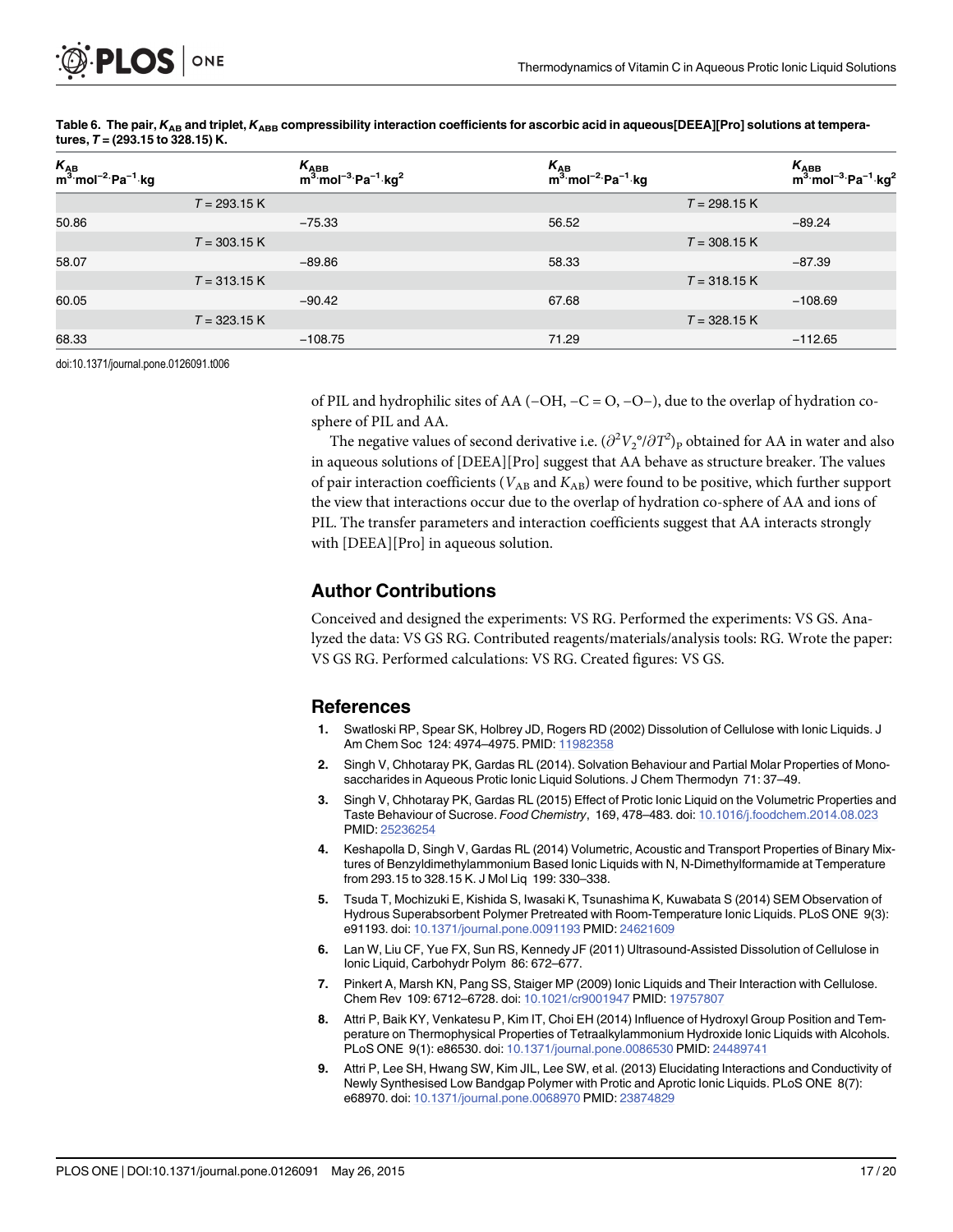- <span id="page-17-0"></span>[10.](#page-0-0) Elyasi M, Khalilzadeh MA, Karimi-Maleh H (2013) High Sensitive Voltammetric Sensor Based on Pt/ Cnts Nanocomposite Modified Ionic Liquid Carbon Paste Electrode for Determination of Sudan I in Food Samples. Food Chem 141: 4311–4317. doi: [10.1016/j.foodchem.2013.07.020](http://dx.doi.org/10.1016/j.foodchem.2013.07.020) PMID: [23993620](http://www.ncbi.nlm.nih.gov/pubmed/23993620)
- [11.](#page-0-0) Ping J, Wang Y, Wua J, Ying Y, Ji F (2012) Determination of Ascorbic Acid Levels in Food Samples by using An Ionic Liquid-Carbon Nanotube Composite Electrode. Food Chem 135: 362–367. doi: [10.](http://dx.doi.org/10.1016/j.foodchem.2012.05.013) [1016/j.foodchem.2012.05.013](http://dx.doi.org/10.1016/j.foodchem.2012.05.013) PMID: [22868100](http://www.ncbi.nlm.nih.gov/pubmed/22868100)
- [12.](#page-0-0) Hayakawa EH, Mochizuki E, Tsuda T, Akiyoshi K, Matsuoka H, et al. (2013) The Effect of Hydrophilic Ionic Liquids 1-Ethyl-3-Methylimidazolium Lactate and Choline Lactate on Lipid Vesicle Fusion. PLoS ONE 8(12): e85467. doi: [10.1371/journal.pone.0085467](http://dx.doi.org/10.1371/journal.pone.0085467) PMID: [24392011](http://www.ncbi.nlm.nih.gov/pubmed/24392011)
- [13.](#page-0-0) Tian M, Cheng R, Ye J, Liu X, Jia Q (2014) Preparation and Evaluation of Ionic Liquid-Calixarene Solid-Phase Microextraction Fibres for the Determination of Triazines in Fruit and Vegetable Samples. Food Chem 145: 28–33. doi: [10.1016/j.foodchem.2013.08.029](http://dx.doi.org/10.1016/j.foodchem.2013.08.029) PMID: [24128445](http://www.ncbi.nlm.nih.gov/pubmed/24128445)
- 14. Zhang H, Qi S, Dong Y, Chen X, Xu Y, Maa Y, et al. (2014) A Sensitive Colorimetric Method for the Determination of Nitrite in Water Supplies, Meat And Dairy Products using Ionic Liquid-Modified Methyl Red as A Colour Reagent. Food Chem 151: 429–434. doi: [10.1016/j.foodchem.2013.11.016](http://dx.doi.org/10.1016/j.foodchem.2013.11.016) PMID: [24423553](http://www.ncbi.nlm.nih.gov/pubmed/24423553)
- [15.](#page-0-0) Feng R, Zhao D, Guo Y (2010) Revisiting Characteristics of Ionic Liquids: A Review for Further Application Development. J Environ Prot 1: 95–104.
- [16.](#page-0-0) Chailapakul O, Wonsawat W, Siangproh W, Grudpan K, Zhao Y, Zhu Z (2008) Analysis of Sudan I, Sudan II, Sudan III, and Sudan IV in Food by HPLC with Electrochemical Detection: Comparison of Glassy Carbon Electrode with Carbon Nanotube-Ionic Liquid Gel Modified Electrode. Food Chem 109: 876–882.
- [17.](#page-0-0) Wu B, Zhang YM, Wang HP (2008) Aqueous Biphasic Systems of Hydrophilic Ionic Liquids + Sucrose for Separation. J Chem Eng Data 53: 983–985.
- [18.](#page-0-0) Mourao T, Tome LC, Florindo C, Rebelo LPN, Marrucho IM (2014) Understanding the Role of Cholinium Carboxylate Ionic Liquids in PEG-Based Aqueous Biphasic Systems. ACS Sust Chem Eng 2: 2426–2434.
- [19.](#page-1-0) Raja S, Murty VR, Thivaharan V, Rajasekar V, Ramesh V (2011) Aqueous two phase systems for the recovery of biomolecules-A review. Sci Technol 1: 7–16.
- 20. Ventura SPM, Sousa SG, Serafim LS, Lima AS, Freire MG, Coutinho JAP (2011) Ionic Liquid Based Aqueous Biphasic Systems with Controlled pH: The Ionic Liquid Cation Effect. J Chem Eng Data 56: 4253–4260.
- 21. Zafarani-Moattar MT, Hamzehzadeh S (2011) Partitioning of Amino Acids in the Aqueous Biphasic System Containing the Water-Miscible Ionic Liquid 1-Butyl-3-Methylimidazolium Bromide and the Water-Structuring Salt Potassium Citrate. Biotechnol Prog 27: 986–997. doi: [10.1002/btpr.613](http://dx.doi.org/10.1002/btpr.613) PMID: [21509956](http://www.ncbi.nlm.nih.gov/pubmed/21509956)
- 22. Freire MG, Louros CLS, Rebelo LPN, Coutinho JAP (2011) Aqueous Biphasic Systems Composed of a Water-Stable Ionic Liquid + Carbohydrates and their Applications. Green Chem 13: 1536–1545.
- 23. Pereira JFB, Lima AS, Freire MG, Coutinho JAP (2010) Ionic Liquids as Adjuvants for the Tailored Extraction of Biomolecules in Aqueous Biphasic Systems. Green Chem 12: 1661–1669.
- [24.](#page-1-0) Freire MG, Neves CMSS, Marrucho IM, Lopes JNC, Rebelo LPN, Coutinho JAP (2010) High-Performance Extraction of Alkaloids Using Aqueous Two-Phase Systems with Ionic Liquids. Green Chem 12: 715–1718.
- [25.](#page-1-0) Wu B, Zhang YM, Wang HP (2009) Volumetric Properties and Conductivities of 1-Butyl-3-Methylimidazolium Tetrafluoroborate + Sucrose + Water Mixtures. J Chem Eng Data 54: 1430–1434.
- [26.](#page-1-0) Kant S, Kumar A, Kumar S (2009) Molar volume, Viscosity and Conductance Studies of Some Alkali Metal Chlorides in Aqueous Ascorbic Acid. J Mol Liq 150: 39–43.
- [27.](#page-1-0) Jiang X, Zhu C, Ma Y (2013). Densities and Viscosities of Erythritol, Xylitol, and Mannitol in L-Ascorbic Acid Aqueous Solutions at  $T = (293.15 \text{ to } 323.15) \text{ K}$ . J Chem Eng Data 58: 2970–2978.
- 28. Banik I, Roy MN (2012) Study of Solute-Solvent Interaction of Some Bio-Active Solutes Prevailing in Aqueous Ascorbic Acid Solution. J Mol Liq 169: 8–14.
- [29.](#page-11-0) Sahin M, Ayranci E (2011) Volumetric Properties of (Ascorbic Acid + Polyethylene Glycol 3350 + Water) Systems at T = (288.15, 298.15, and 308.15) K.J Chem Thermodyn 43: 177–185.
- 30. Kant S, Kumar S (2013) Effects of Alkaline Earth Metal Ions on Thermodynamic and Ultrasonic Properties of Ascorbic Acid. J Chem Eng Data 58: 1294–1300.
- [31.](#page-1-0) Jiang X, Zhu C, Ma Y (2014) Volumetric and Viscometric Studies of Amino Acids in L-Ascorbic Acid Aqueous Solutions at  $T = (293.15 \text{ to } 323.15) \text{ K}$ . J Chem Thermodyn 71: 50–63.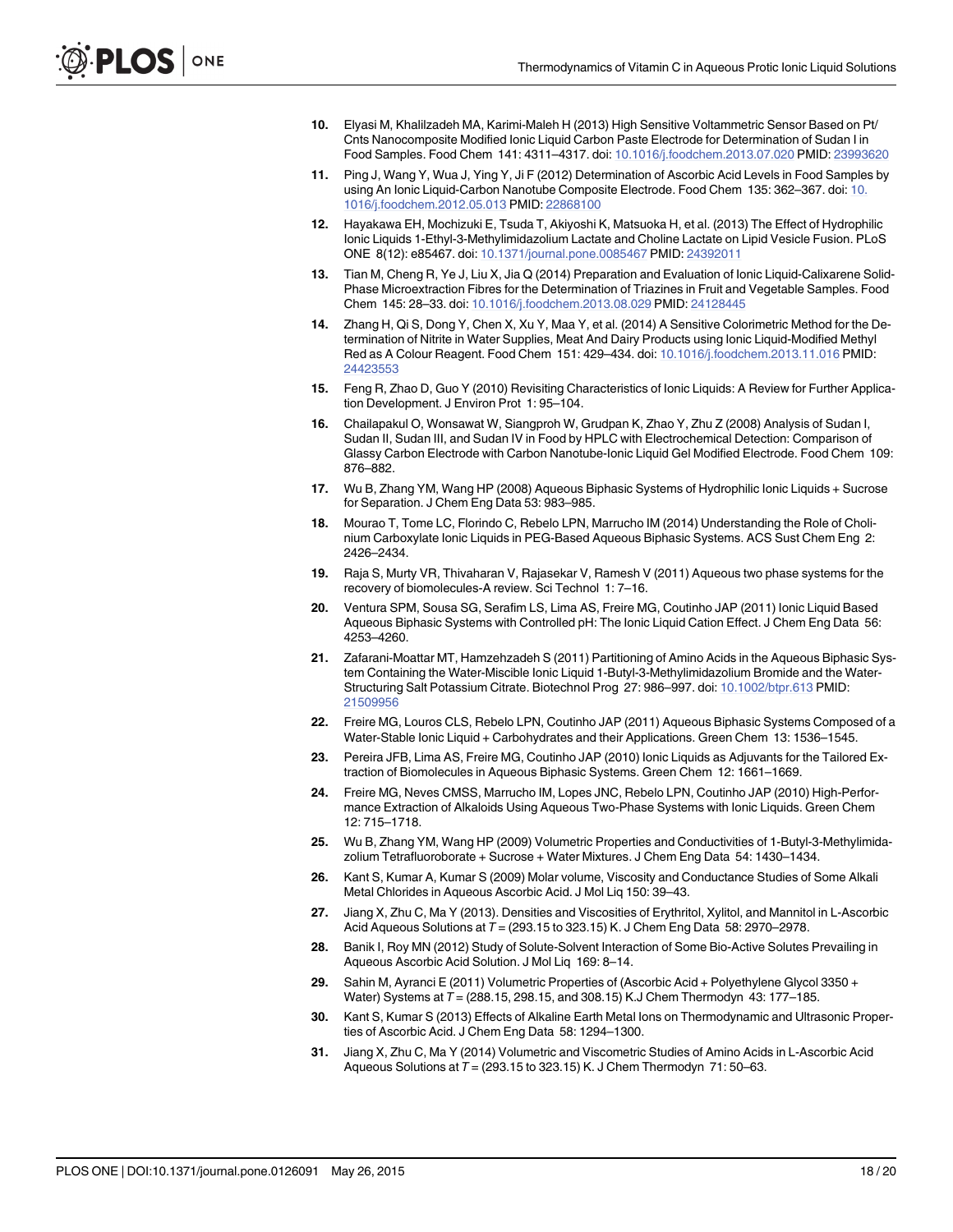- <span id="page-18-0"></span>[32.](#page-1-0) Banipal TS, Singh H, Banipal PK, Singh V (2013) Volumetric and Viscometric Studies on L-Ascorbic Acid, Nicotinic Acid, Thiamine Hydrochloride and Pyridoxine Hydrochloride in Water at Temperatures (288.15–318.15) K and at Atmospheric Pressure. Thermochim Acta 553: 31–39.
- [33.](#page-1-0) Ayranci G, Sahin M, Ayranci E (2007) Volumetric Properties of Ascorbic Acid (Vitamin C) and Thiamine Hydrochloride (Vitamin B1) in Dilute HCl and in Aqueous NaCl Solutions at (283.15, 293.15, 298.15, 303.15, 308.15, and 313.15) K. J Chem Thermodyn 39: 1620–1631.
- [34.](#page-1-0) Sdiri S, Bermejo A, Aleza P, Navarro P, Salvador A (2012) Effects of Ascorbic Acid on the Microstructure and Properties of SDS Micellar Aggregates for Potential Food Applications. Food Res Int 50: 143– 148.
- 35. Valente A, Albuquerque TG, Sanches-Silva A, Costa HS (2011) Ascorbic Acid Content in Exotic Fruits: A Contribution to Produce Quality Data For Food Composition Databases. Food Res Int44: 2237– 2242.
- 36. Comunian TA, Thomazini M, Alves AJG, de Matos JFE, de Carvalho Balieiro JC, Favaro-Trindade CS (2013) Microencapsulation of Ascorbic Acid by Complex Coacervation: Protection and Controlled Release. Food Res Int 52: 373–379.
- 37. Monti DA, Mitchell E, Bazzan AJ, Littman S, Zabrecky G, Yeo CJ, et al. (2012) Phase I Evaluation of Intravenous Ascorbic Acid in Combination with Gemcitabine and Erlotinib in Patients with Metastatic Pancreatic Cancer. PLoS ONE 7(1): e29794. doi: [10.1371/journal.pone.0029794](http://dx.doi.org/10.1371/journal.pone.0029794) PMID: [22272248](http://www.ncbi.nlm.nih.gov/pubmed/22272248)
- 38. Zhu LL, Cao J, Sun M, Yuen T, Zhou R, Li J, et al. (2012) Vitamin C Prevents Hypogonadal Bone Loss. PLoS ONE 7(10): e47058. doi: [10.1371/journal.pone.0047058](http://dx.doi.org/10.1371/journal.pone.0047058) PMID: [23056580](http://www.ncbi.nlm.nih.gov/pubmed/23056580)
- [39.](#page-1-0) Kawada H, Kaneko M, Sawanobori M, Uno T, Matsuzawa H (2013) High Concentrations of L-Ascorbic Acid Specifically Inhibit the Growth of Human Leukemic Cells via Downregulation of HIF-1α Transcription. PLoS ONE 8(4): e62717. doi: [10.1371/journal.pone.0062717](http://dx.doi.org/10.1371/journal.pone.0062717) PMID: [23626851](http://www.ncbi.nlm.nih.gov/pubmed/23626851)
- [40.](#page-1-0) Dhondge SS, Deshmukh DW, Paliwal LJ, Dahasahasra PN (2013) The Study of Molecular Interactions of Ascorbic Acid and Sodium Ascorbate with Water at Temperatures (278.15, 288.15 and 298.15) K. J Chem Thermodyn 67: 217–226.
- [41.](#page-1-0) Wong SZH, Ching B, Chng YR, Wong WP, Chew SF, Ip YK (2013) Ascorbic Acid Biosynthesis and Brackish Water Acclimation in the Euryhaline Freshwater White-Rimmed Stingray, Himantura signifier. PLoS ONE 8(6): e66691. PMID: [23825042](http://www.ncbi.nlm.nih.gov/pubmed/23825042)
- [42.](#page-1-0) Yuan JP, Chen F (1998) Degradation of Ascorbic Acid in Aqueous Solution. J Agr Food Chem 46:5078–5082.
- [43.](#page-2-0) Birch GG (2002) Role of Water in Sweet Taste Chemoreception. Pure Appl Chem 74: 1103–1108.
- [44.](#page-2-0) Parke SA, Birch GG, Dijk R (1999) Some Taste Molecules and Their Solution Properties. Chem Sens 24: 271–279.
- [45.](#page-2-0) Seuvre AM, Mathlouthi M (2010) Solutions Properties and Solute-Solvent Interactions in Ternary Sugar-Salt-Water Solutions. Food Chem 122: 455–461.
- 46. Banipal PK, Singh V, Aggarwal N, Banipal TS (2015) Hydration Behaviour of Some Mono-, Di-, and Tri-Saccharides in Aqueous Sodium Gluconate Solutions at (288.15, 298.15, 308.15 and 318.15) K: Volumetric and Rheological Approach. Food Chem 168: 142–150. doi: [10.1016/j.foodchem.2014.06.104](http://dx.doi.org/10.1016/j.foodchem.2014.06.104) PMID: [25172693](http://www.ncbi.nlm.nih.gov/pubmed/25172693)
- [47.](#page-2-0) Banipal PK, Singh V, Banipal TS, Singh H (2013) Ultrasonic Studies of Some Mono-, Di-, and Tri-Saccharides in Aqueous Sodium Acetate Solutions at Different Temperatures. Z Phys Chem 227: 1707– 1722.
- [48.](#page-2-0) Jamal MA, Khosa MK, Rashad M, Bukhari IH, Naz S (2014) Studies on Molecular Interactions of Some Sweeteners in Water by Volumetric and Ultrasonic Velocity Measurements at  $T = (20.0-45.0^{\circ}C)$ . Food Chem 146: 460–465. doi: [10.1016/j.foodchem.2013.09.076](http://dx.doi.org/10.1016/j.foodchem.2013.09.076) PMID: [24176368](http://www.ncbi.nlm.nih.gov/pubmed/24176368)
- [49.](#page-11-0) Hakin AW, Mudrack SAM, Beswick CL (1993) The Volumetric and Thermochemical Properties of L-Ascorbic Acid in Water at 288.15, 298.15, and 308.15 K. Can J Chem 71: 925–929.
- [50.](#page-11-0) Apelblat A, Manzurola E (2007) Vapour Pressure and Volumetric Studies in Aqueous Solutions with Ascorbate Ions. J Mol Liq 131– 132: 7–16.
- 51. Shamim M, Khoo SB (1979) Some Physical Properties of Aqueous L-Ascorbic Acid Solutions, Austral J Chem 32: 2293–2295.
- [52.](#page-11-0) Kaulgud MV, Dole HG, Rao KSM (1978) Apparent Molal Volume, Apparent Molal Compressibility and Transport Properties of Dilute Aqueous Solutions of Ascorbic Acid, Indian J Chem 16A: 955–958.
- [53.](#page-13-0) Clayden J, Greeves N, Warren S, Wothers P (2001) Organic Chemistry ( 2nd ed.) Oxford University Press. (Chapter 21).